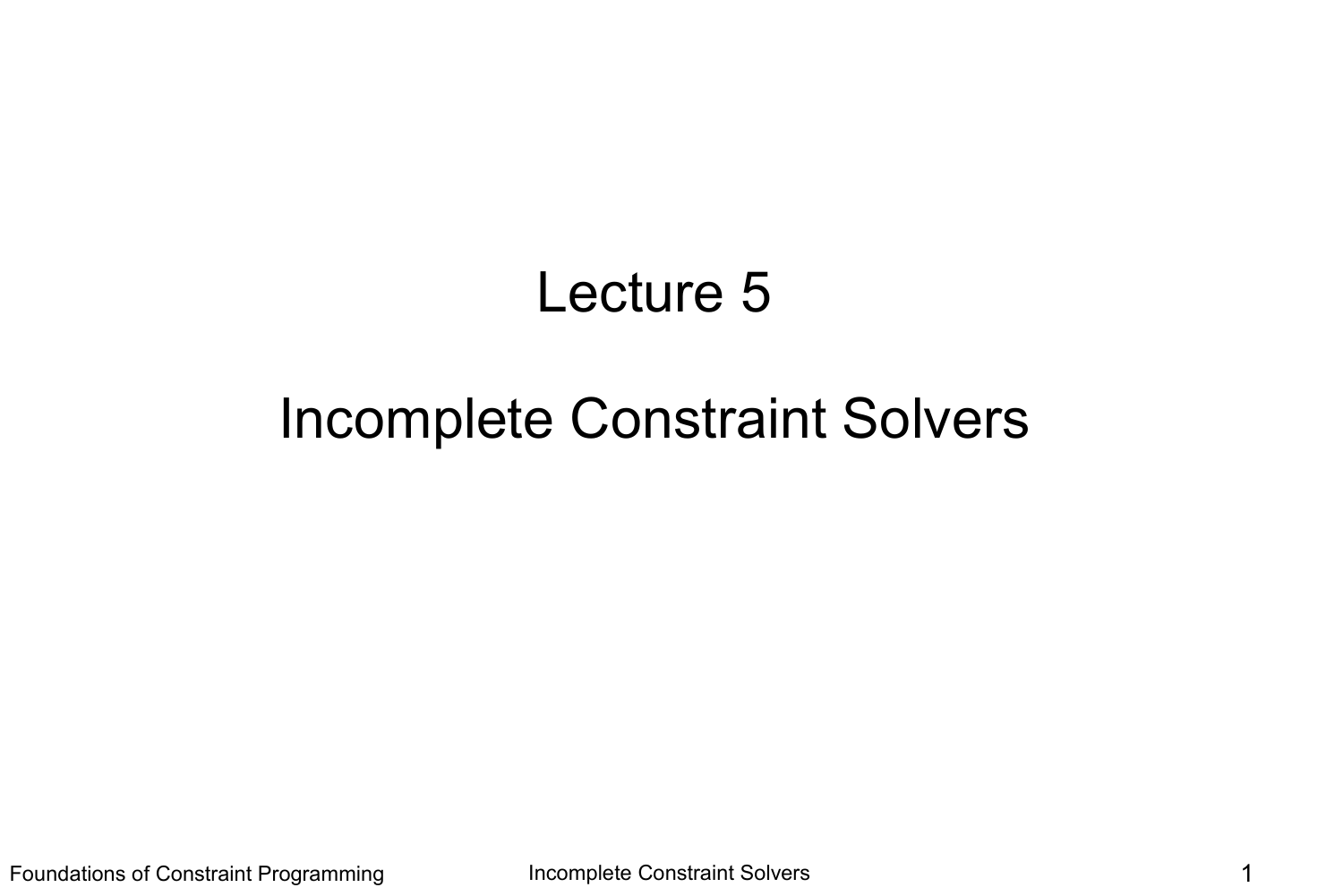# **Outline**

Introduce incomplete constraint solvers for

- equality and disequality constraints G
- Boolean constraints  $\mathcal{L}$
- linear constraints over integer intervals and over  $\mathcal{L}$ finite integer domains
- arithmetic constraints over integer intervals  $\bullet$
- arithmetic constraints over reals۰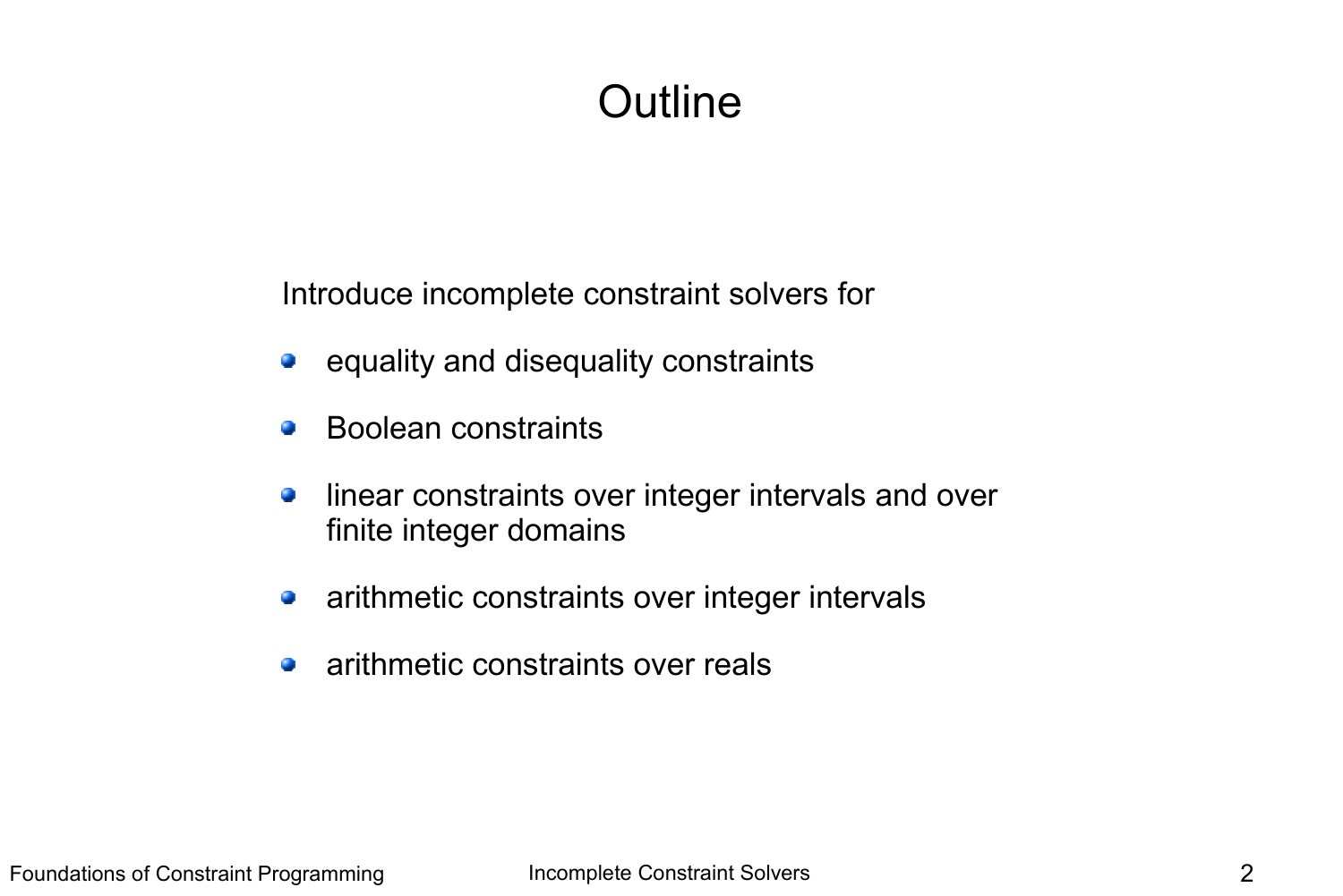# Equality Rules

Consider equality and disequality constraints over arbitrary domains.

EQUALITY 1  $\langle x=x \, ; \, x \in D \rangle$ 〈 *; x*∈*D*〉

$$
\begin{array}{c}\n\text{EQUALITY 2} \\
\langle x=y \, ; x \in D_x, y \in D_y \rangle \\
\langle x=y \, ; x \in D_x \cap D_y, y \in D_x \cap D_y \rangle\n\end{array}
$$

Foundations of Constraint Programming **Incomplete Constraint Solvers** 3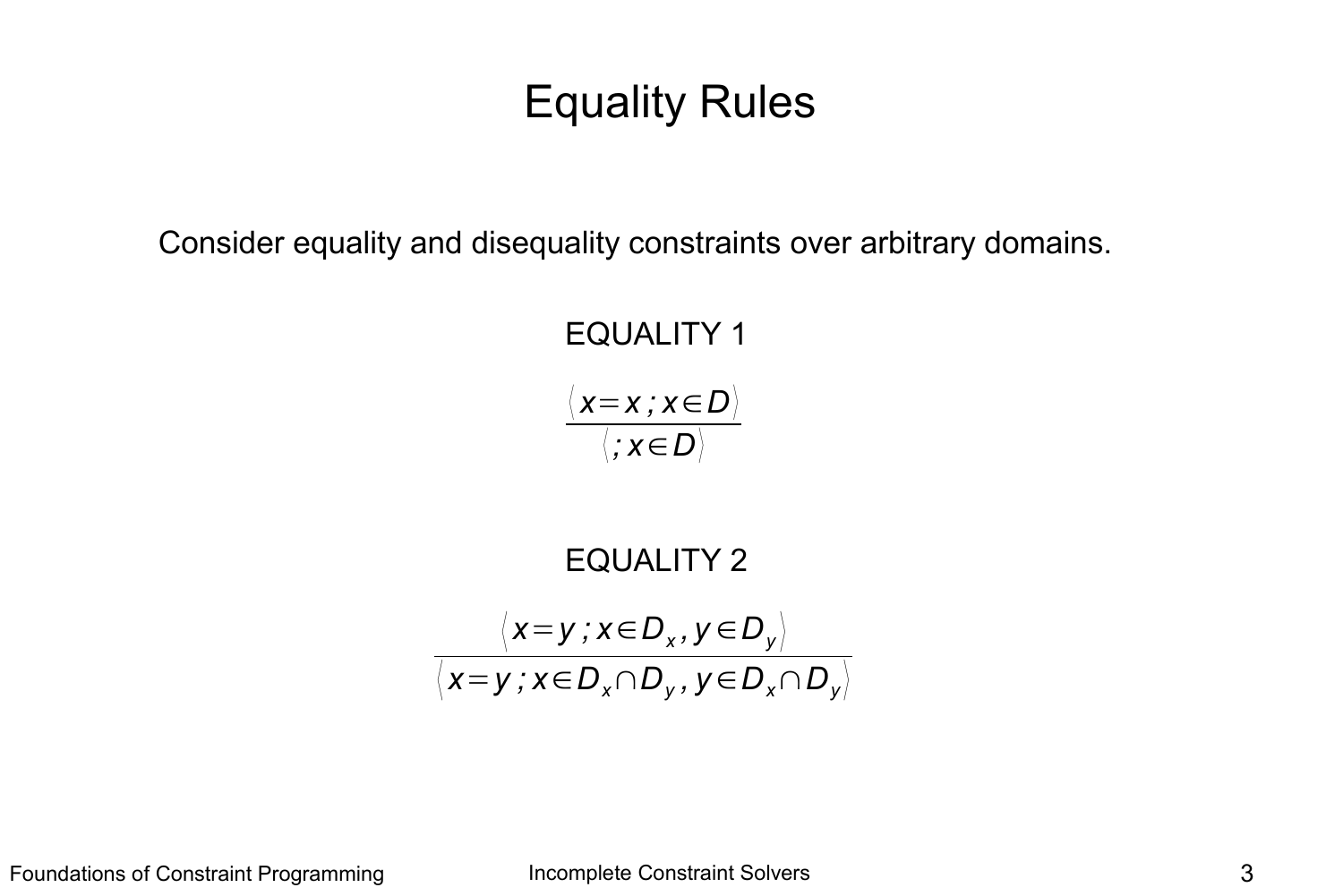### Disequality Rules

DISEQUALITY 1 DISEQUALITY 2 (where  $D_x \cap D_y = \emptyset$ ) DISEQUALITY 3  $\frac{1}{|x| \leq D - 1}$  (where  $a \in D$ ) 〈 *x*≠*y ; x*∈*D<sup>x</sup> , y* ∈*D<sup>y</sup>* 〉 〈 *; x*∈*D<sup>x</sup> , y* ∈*D<sup>y</sup>* 〉  $\langle x \neq x; x \in D \rangle$  $\langle$ ;  $x \in \emptyset \rangle$ 〈 *x*≠*y ; x*∈*D , y* =*a*〉 〈 *; x*∈*D*−{*a* } *, y*=*a*〉

Similarly with  $x \neq y$  replaced by  $y \neq x$ .

Foundations of Constraint Programming **Incomplete Constraint Solvers A**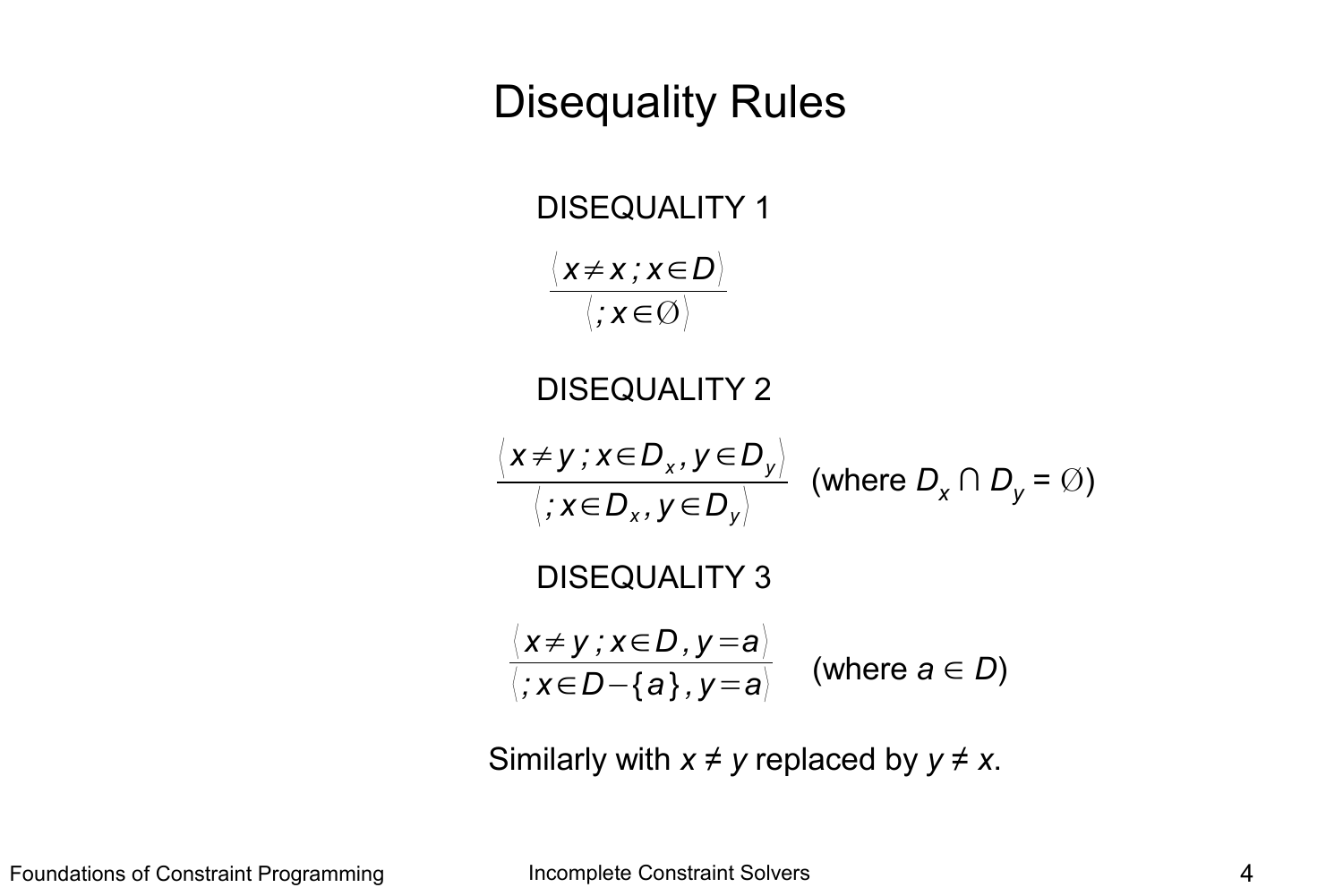# Characterization Result

#### **Theorem**

A CSP with only equality and disequality constraints is hyper-arc consistent iff it is closed under the applications of the EQUALITY  $1 - 2$ and DISEQUALITY 1 – 3 rules.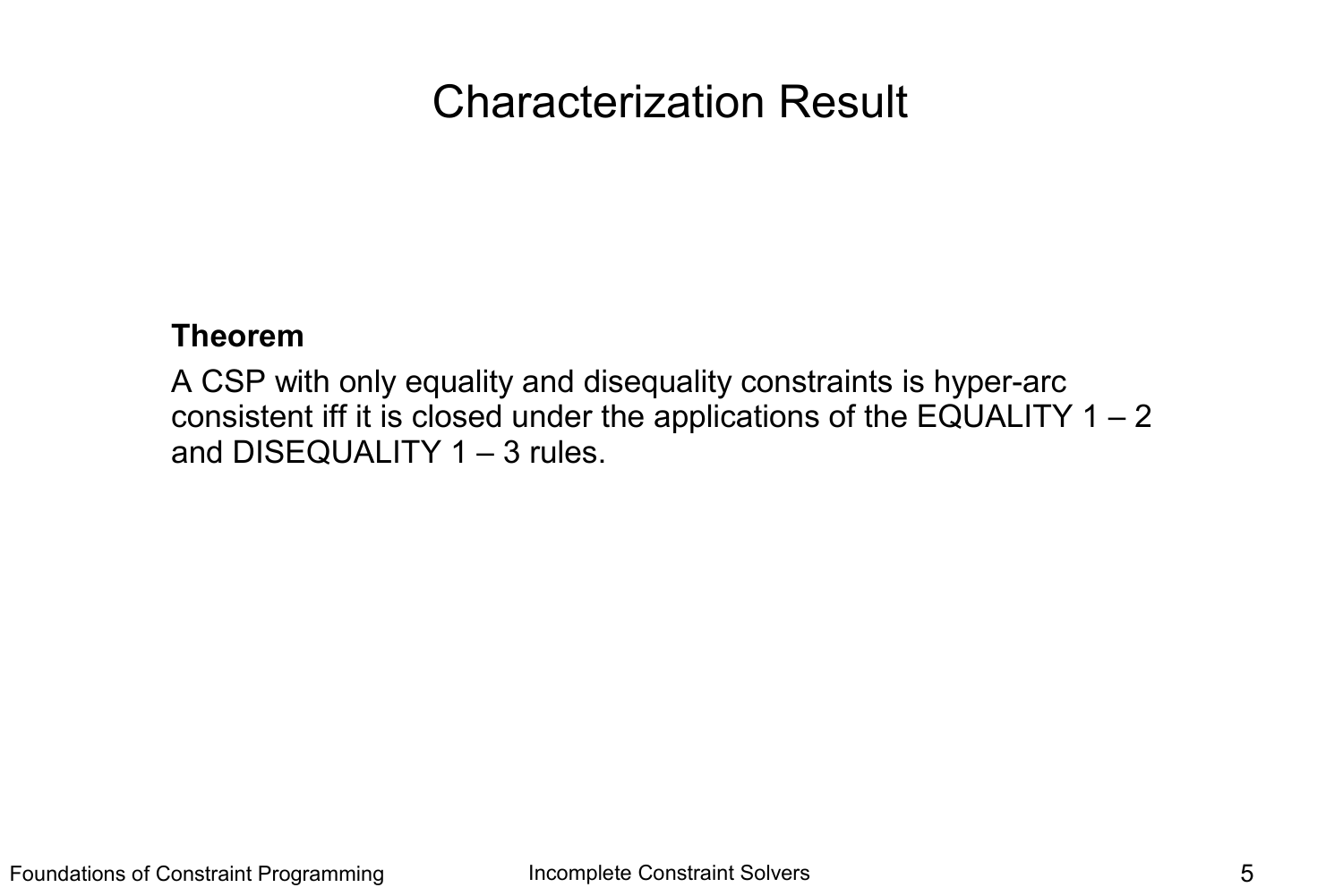# Boolean Constaints

Boolean variables: range over {0, 1}

Boolean domain expression:  $x \in D$  with  $D \subseteq \{0, 1\}$ 

Boolean expression: built out of Boolean variables using  $\neg$  (negation),  $\wedge$  (conjunction), and  $\vee$  (disjunction)

Boolean constraints:

*s* = *t* where *s*, *t* Boolean expressions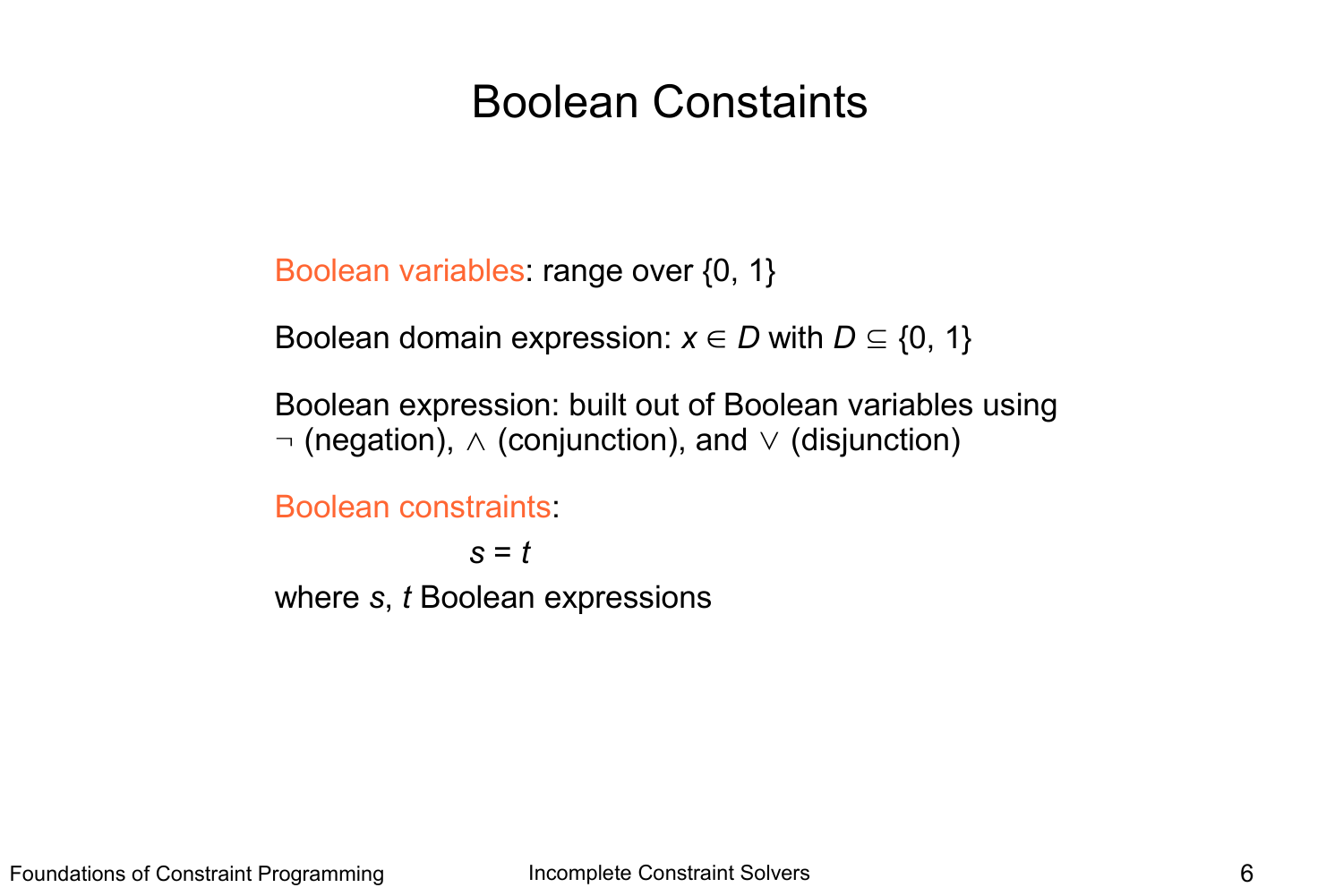# Simple Boolean Constraints

\n- $$
x = y
$$
\n- $-x = y$
\n- $x \wedge y = z$
\n- $x \vee y = z$
\n

Foundations of Constraint Programming **Incomplete Constraint Solvers Programming** 7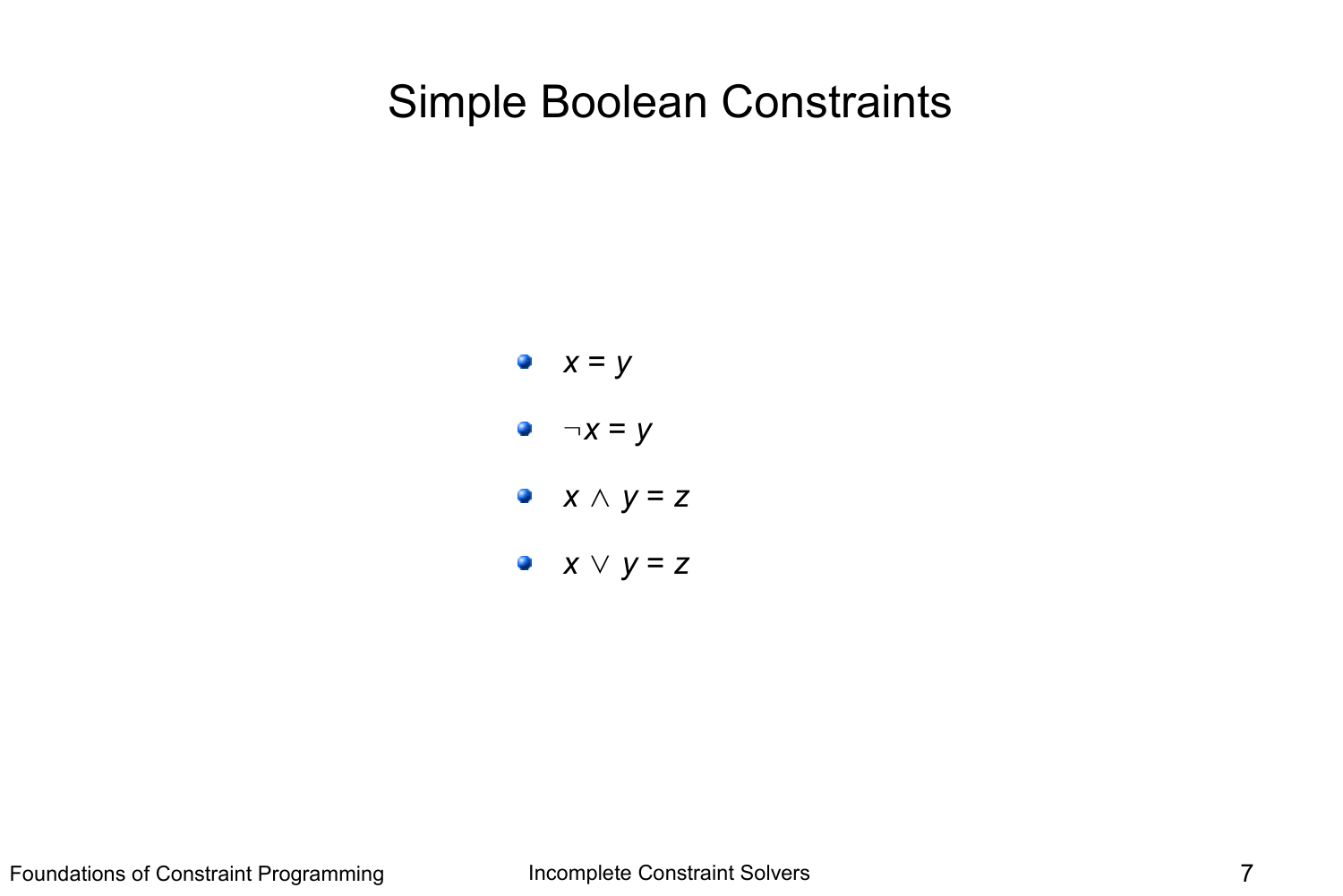# Rules

#### Transformation Rules

Reduce Boolean constraints to simple constraints

Example:

*x*∧*s*=*z x*∧*y* =*z ,s*=*y*

where *s* is not a variable or is either *x* or *z*

Rules for Simple Constraints (Example)  $\langle x \wedge y \!=\! z$  ;  $x \!\in\! D_{\chi}$  ,  $y \!\in\! D_{\chi}$  ,  $z \!\in\! \{1\} \rangle$ 〈 *; x*∈*Dx*∩{1} *, y* ∈*Dy*∩{1} *, z*∈{1}〉

Write as  $x \wedge y = z$ ,  $z = 1 \rightarrow x = 1$ ,  $y = 1$ 

Foundations of Constraint Programming **Incomplete Constraint Solvers** 8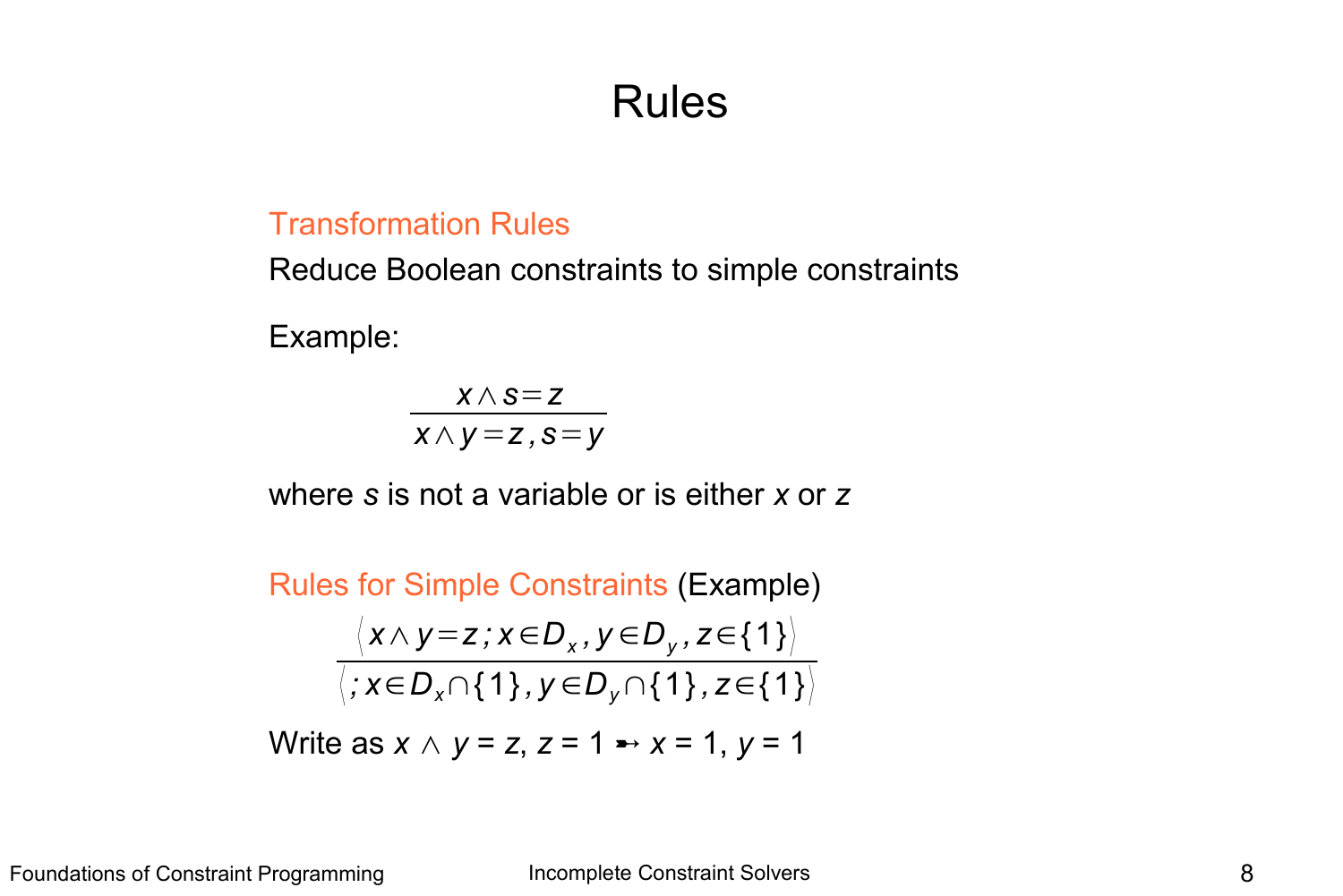#### Domain Reduction Rules: BOOL

$$
x = y, x = 1 \Rightarrow y = 1
$$

- $x = y, y = 1 \rightarrow x = 1$
- $x = y, x = 0 \rightarrow y = 0$
- $x = y, y = 0 \rightarrow x = 0$
- *x* ∧ *y* = *z*, *x* = 1, *y* = 1 ➸ *z* = 1
- *x* ∧ *y* = *z*, *x* = 1, *z* = 0 ➸ *y* = 0
- *x* ∧ *y* = *z*, *y* = 1, *z* = 0 ➸ *x* = 0
- *x* ∧ *y* = *z*, *x* = 0 ➸ *z* = 0
- *x* ∧ *y* = *z*, *y* = 0 ➸ *z* = 0
- *x* ∧ *y* = *z*, *z* = 1 ➸ *x* = 1, *y* = 1
- $\bullet$   $\neg x = y$ ,  $x = 1 \rightarrow y = 0$
- $\neg x = y, x = 0 \rightarrow y = 1$
- $\neg x = y, y = 1 \rightarrow x = 0$
- $\neg x = y, y = 0 \rightarrow x = 1$
- *x* ∨ *y* = *z*, *x* = 1 ➸ *z* = 1
- *x* ∨ *y* = *z*, *x* = 0, *y* = 0 ➸ *z* = 0
- *x* ∨ *y* = *z*, *x* = 0, *z* = 1 ➸ *y* = 1
- *x* ∨ *y* = *z*, *y* = 0, *z* = 1 ➸ *x* = 1
- *x* ∨ *y* = *z*, *y* = 1 ➸ *z* = 1
- *x* ∨ *y* = *z*, *z* = 0 ➸ *x* = 0, *y* = 0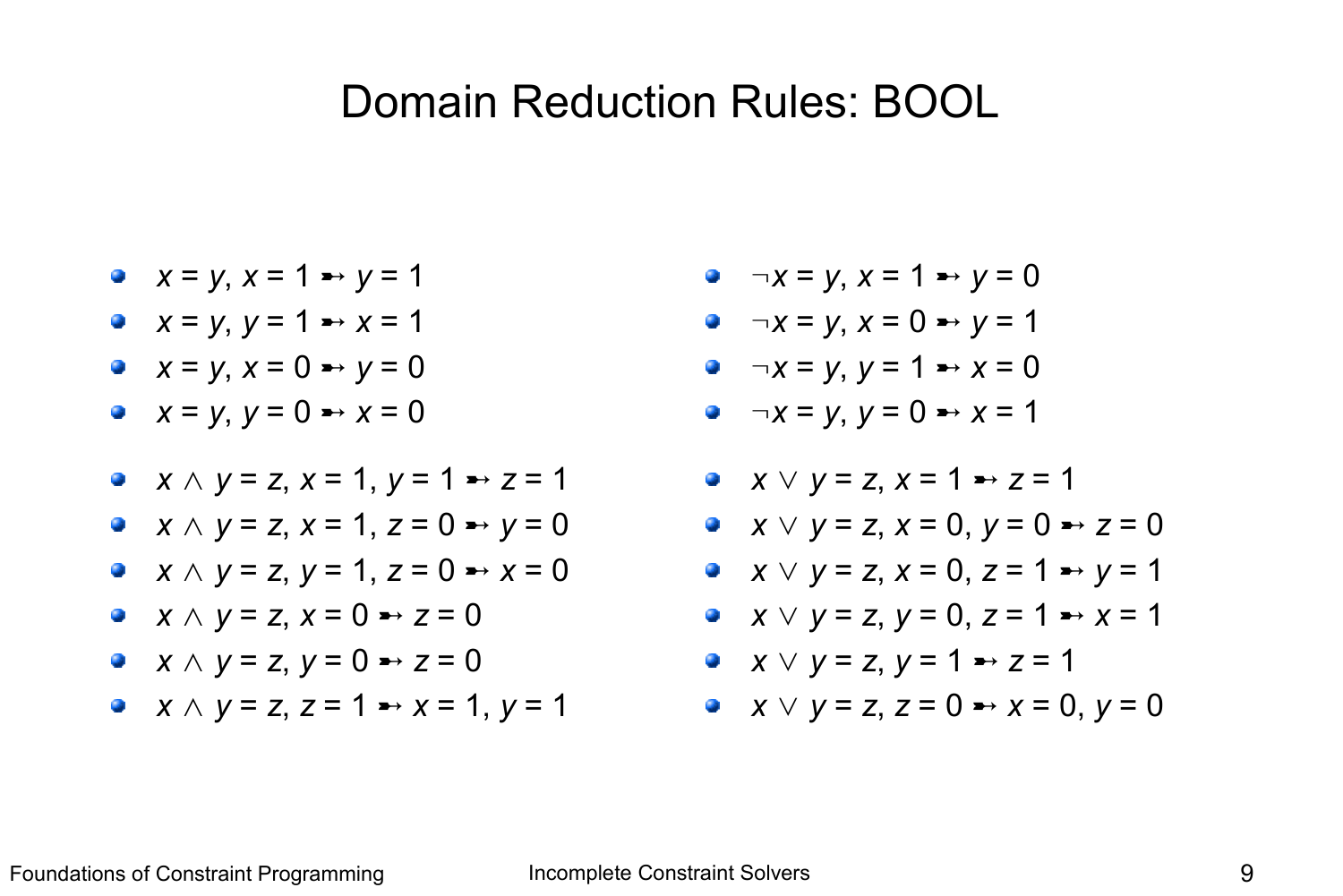# Characterization Result

#### **Theorem**

A non-failed Boolean CSP is hyper-arc consistent iff it is closed under the applications of the rules of BOOL.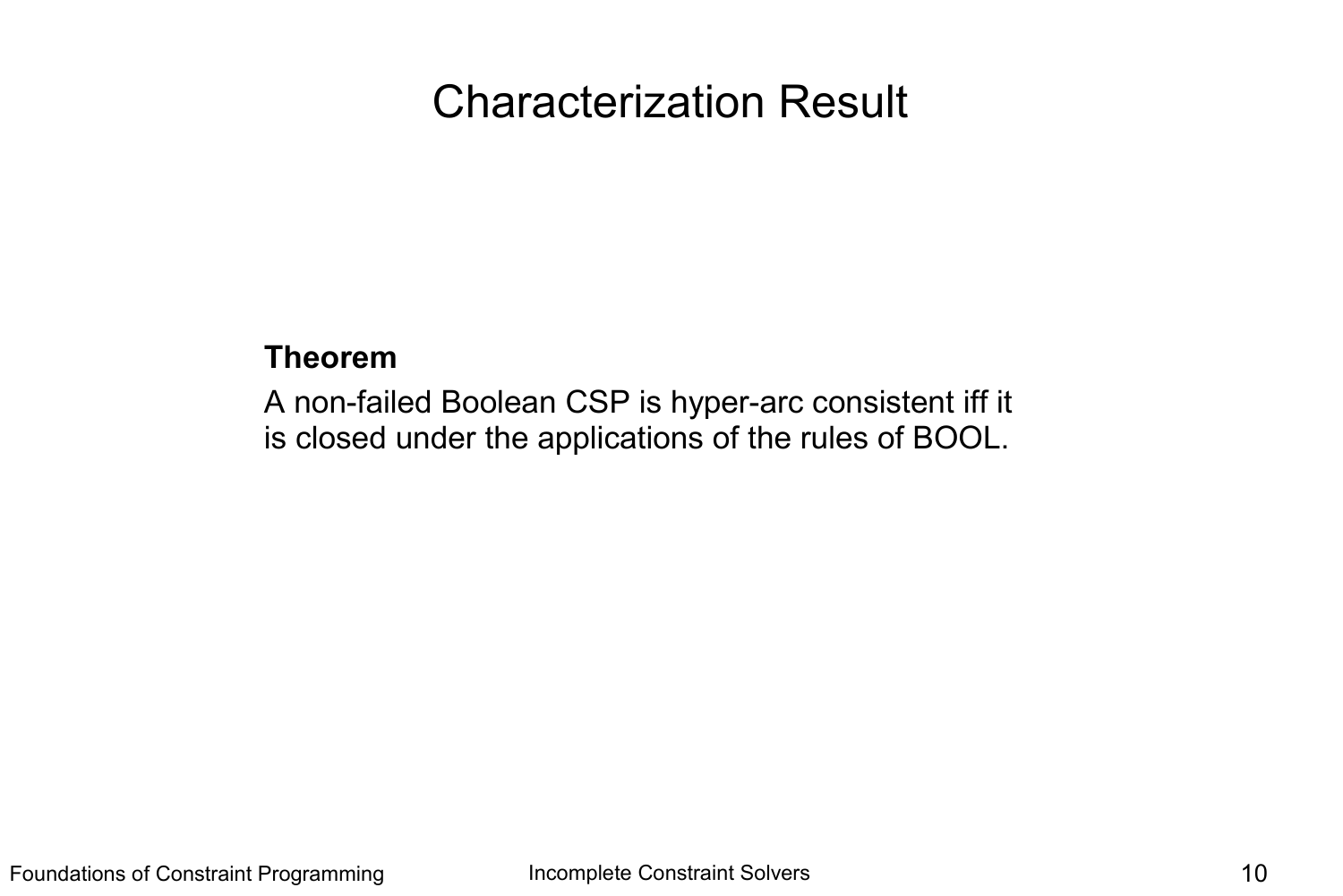# Constraint Propagation using BOOL: Example



computes the binary sum  $i_1 + i_2 + i_3$  in the binary word  $o_2o_1$ 

- Example: Deduce that  $i_1 = 1$ ,  $i_2 = 1$  and  $o_1 = 0$  $\bullet$ follows from  $i_3 = 0$  and  $o_2 = 1$
- Two proof rules for *XOR*  $\mathcal{L}$

*XOR 1*  $x \oplus y = z$ ,  $x = 1$ ,  $y = 1 \rightarrow z = 0$ *XOR* 2  $x \oplus y = z$ ,  $x = 0$ ,  $y = 0 \rightarrow z = 0$ 

Foundations of Constraint Programming **Incomplete Constraint Solvers I 11**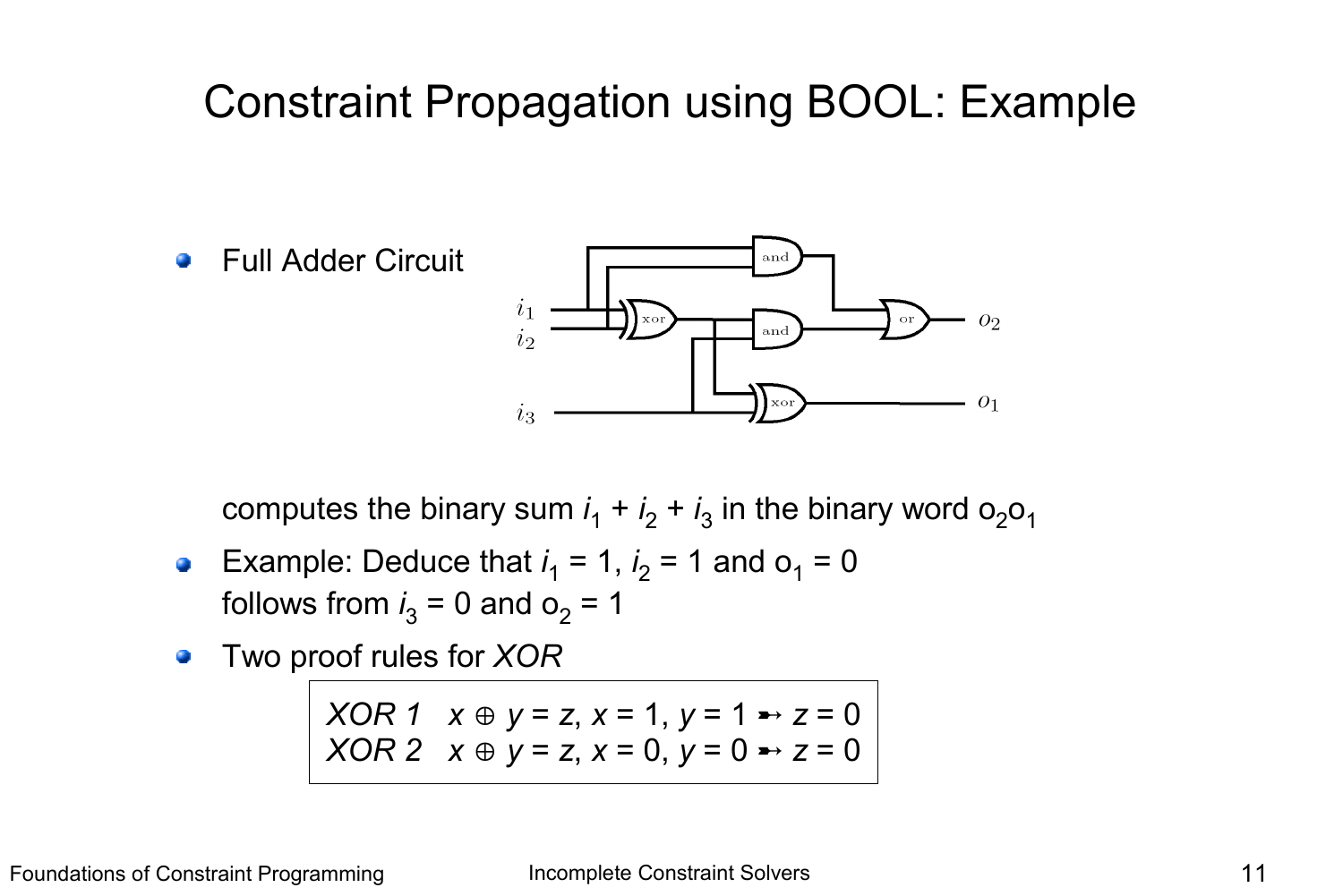# Constraint Propagation in Full Adder Circuit

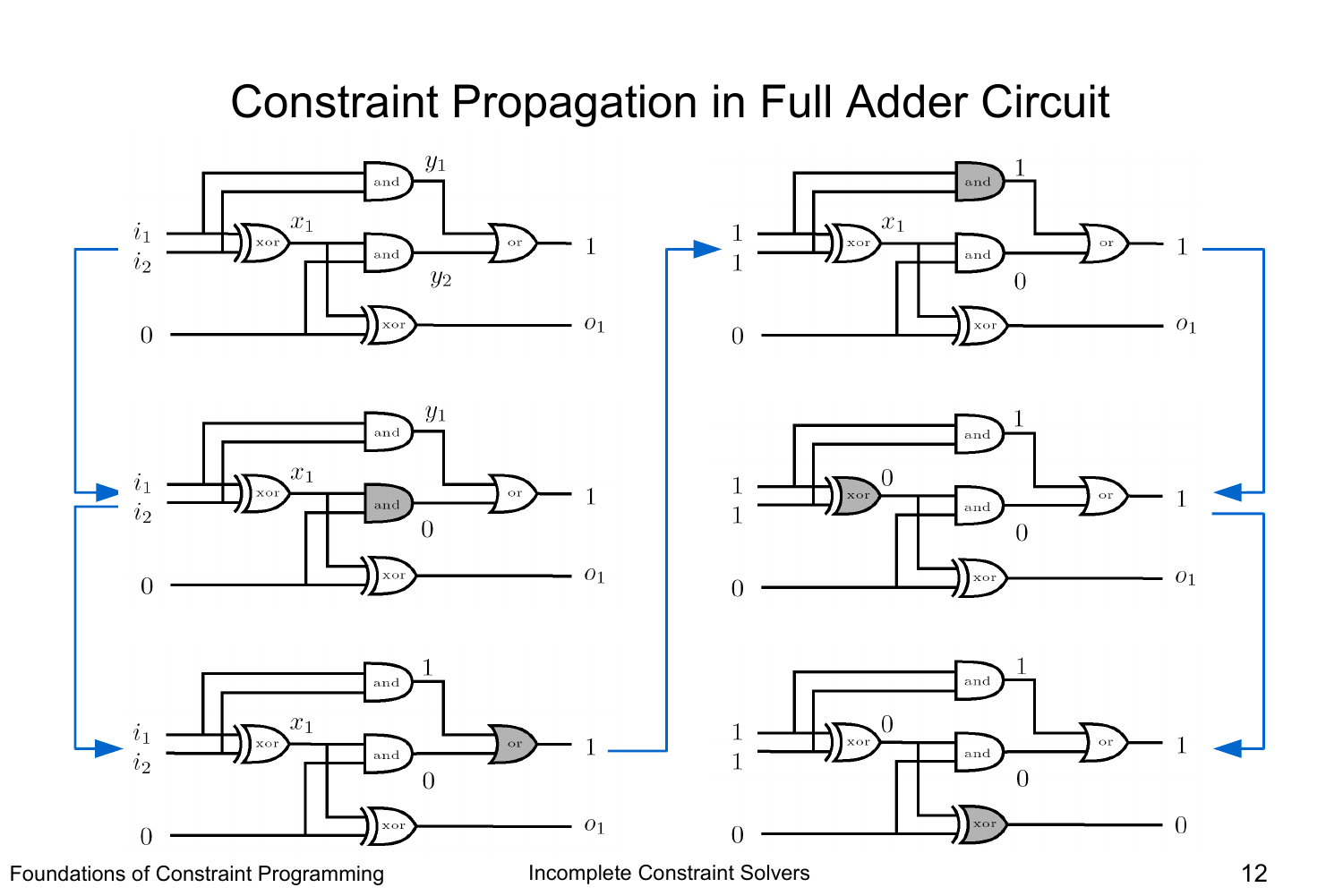# Linear Constraints on Integer Intervals

Consider the language with

- two constants 0 and 1
- unary function "-"
- two binary functions "+" and "–"  $\mathbf{r}$

Linear expression: term in this language

```
Linear constraint: a formula
             s op t
where s and t are linear expressions and op \in \{<, \leq, =, \neq, \geq, >\}Abbreviations:
    n ≔ 1 + ... + 1 (n times)
     nx = x + ... + x (n times)
Analogously for –n and –nx
```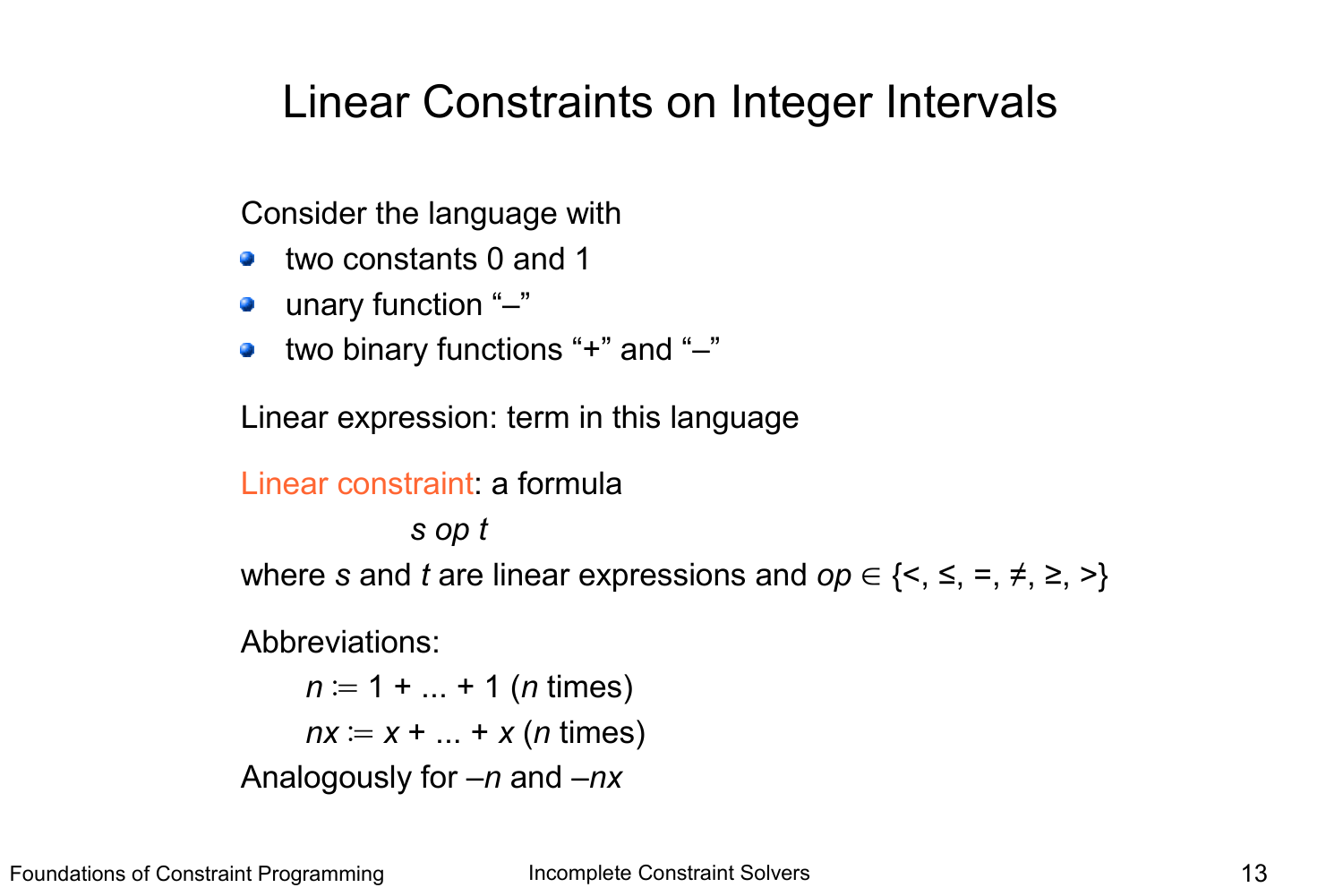### Simple Disequality Rules



Foundations of Constraint Programming and Incomplete Constraint Solvers **14** and 14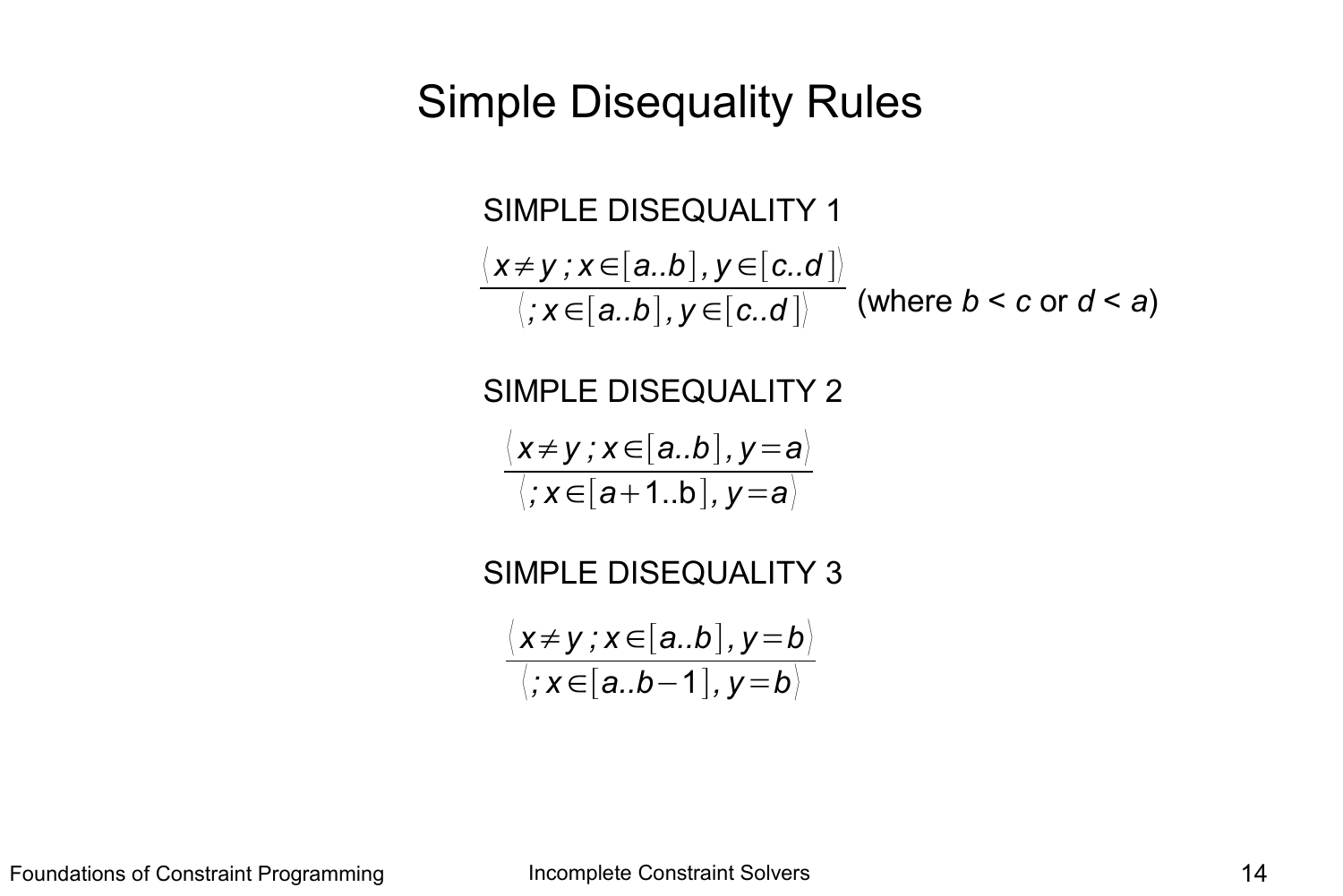#### Domain Reduction (Example)

Consider

 $3x + 4y - 5z \le 7$  $x \in [l_x..h_x], y \in [l_y..h_y], z \in [l_z..h_z]$ Rewrite as

$$
x \leq \frac{7-4y+5z}{3}
$$

Any value of *x* that satisfies this constraint also satisfies

$$
x \leq \frac{7-4I_y+5h_z}{3}
$$

Hence we can reduce [*l x* ..*h<sup>x</sup>* ] to

$$
[I_x \dots min(\lfloor \frac{7-4I_y+5h_z}{3}\rfloor, h_x)]
$$

Foundations of Constraint Programming **Incomplete Constraint Solvers IS 15**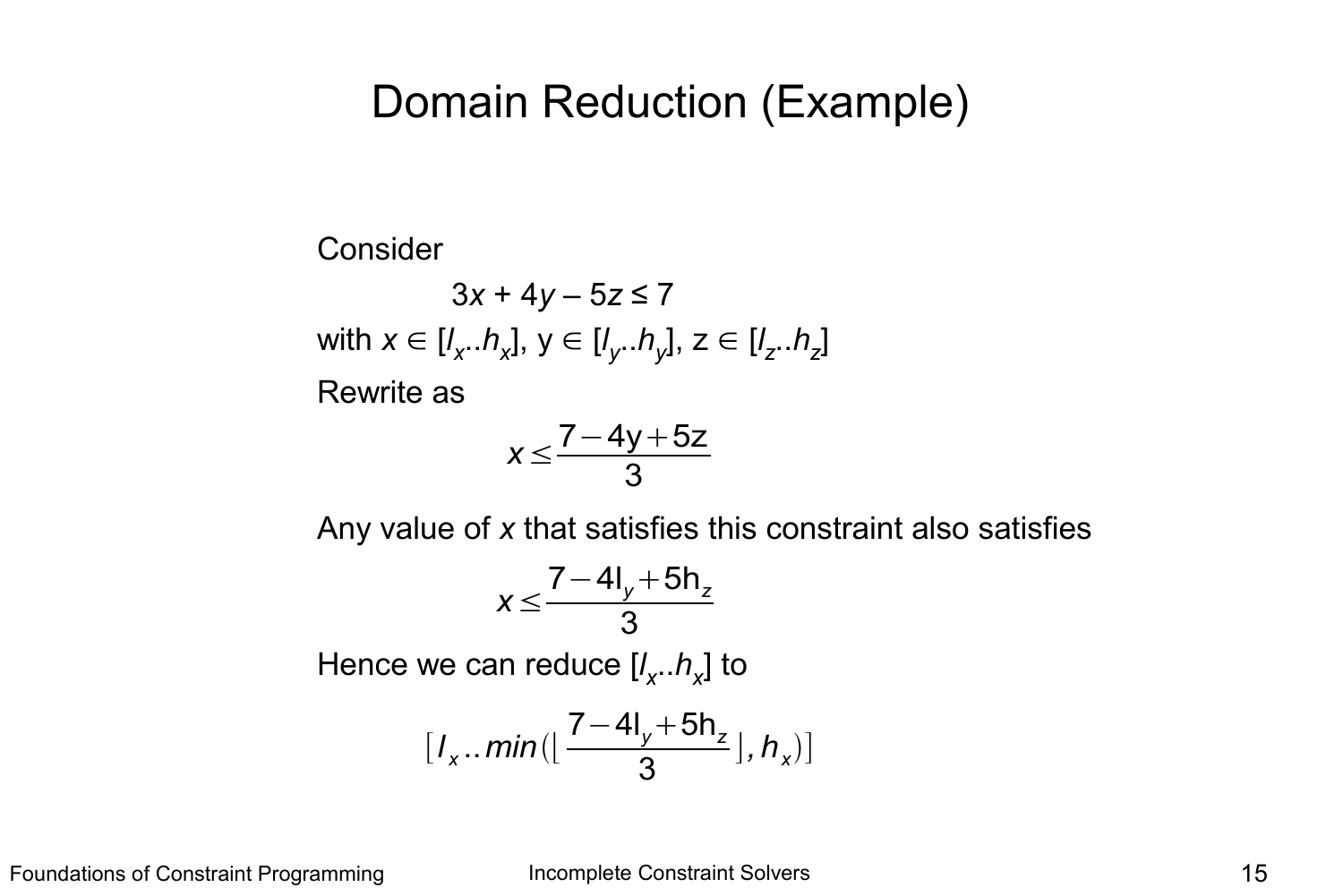#### Domain Reduction for Linear Equality

$$
\frac{\left\langle \sum_{i \in POS} a_i x_i - \sum_{i \in NEG} a_i x_i = b ; x_1 \in [I_1..h_1], ..., x_n \in [I_n..h_n] \right\rangle}{\left\langle \sum_{i \in POS} a_i x_i - \sum_{i \in NEG} a_i x_i = b ; x_1 \in [I',..h'] \right\rangle, ..., x_n \in [I',..h']}
$$

 $\mathsf{where} \ \ \mathsf{l}'_j \coloneqq \mathsf{max}(\mathsf{l}_j, \lceil \mathsf{y}_j \rceil), \ \mathsf{h}'_j \coloneqq \mathsf{min}(\mathsf{h}_j, \lfloor \mathsf{\alpha}_j \rfloor) \ \text{for} \ j \in \mathsf{POS} \ \mathsf{max}(\mathsf{p}_j, \lceil \mathsf{p}_j \rceil)$  $\mathcal{C}$  and  $\qquad'_{j} \coloneqq max(I_{j}, \lceil \beta_{j} \rceil), \, h'_{j} \coloneqq min(h_{j}, \lfloor \delta_{j} \rfloor)$  for  $j \in \mathsf{NEG}$ 



$$
\alpha_j := \frac{b - \sum_{i \in POS - \{j\}} a_i I_i + \sum_{i \in NEG} a_i h_i}{a_j}
$$
\n
$$
\beta_j := \frac{-b + \sum_{i \in POS} a_i I_i - \sum_{i \in NEG - \{j\}} a_i h_i}{a_j}
$$
\n
$$
\gamma_j := \frac{b - \sum_{i \in POS - \{j\}} a_i h_i + \sum_{i \in NEG} a_i I_i}{a_j}
$$
\n
$$
\delta_j := \frac{-b + \sum_{i \in POS} a_i h_i - \sum_{i \in NEG - \{j\}} a_i I_i}{a_j}
$$

Foundations of Constraint Programming and Incomplete Constraint Solvers **16** and 16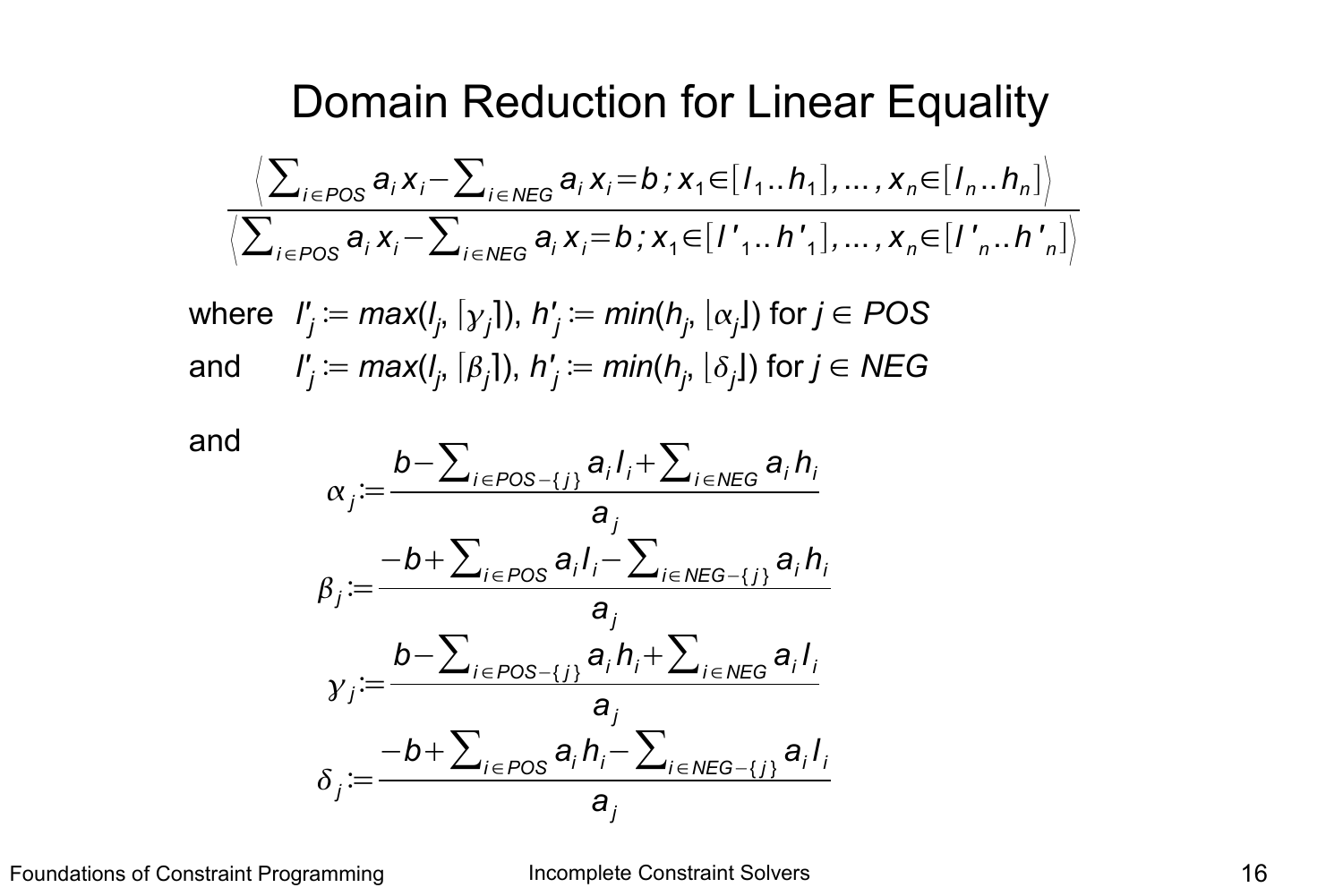# Example: SEND + MORE = MONEY

SEND

#### + MORE

------

#### MONEY

- 1. Use the transformation rules to transform "SEND + MORE = MONEY" constraint to  $9000 \cdot M + 900 \cdot O + 90 \cdot N + Y - (91 \cdot E + D + 1000 \cdot S + 10 \cdot R) = 0$
- 2. Apply LINEAR EQUALITY reduction rule:  $S = 9$ ,  $E \in [0.9]$ ,  $N \in [0.9]$ ,  $D \in [0.9]$ ,  $M = 1$ ,  $O \in [0.1]$ ,  $R \in [0.9]$ ,  $Y \in [0.9]$
- 3. Apply SIMPLE DISEQUALITY rule to  $M \neq O$  to conclude  $O = O$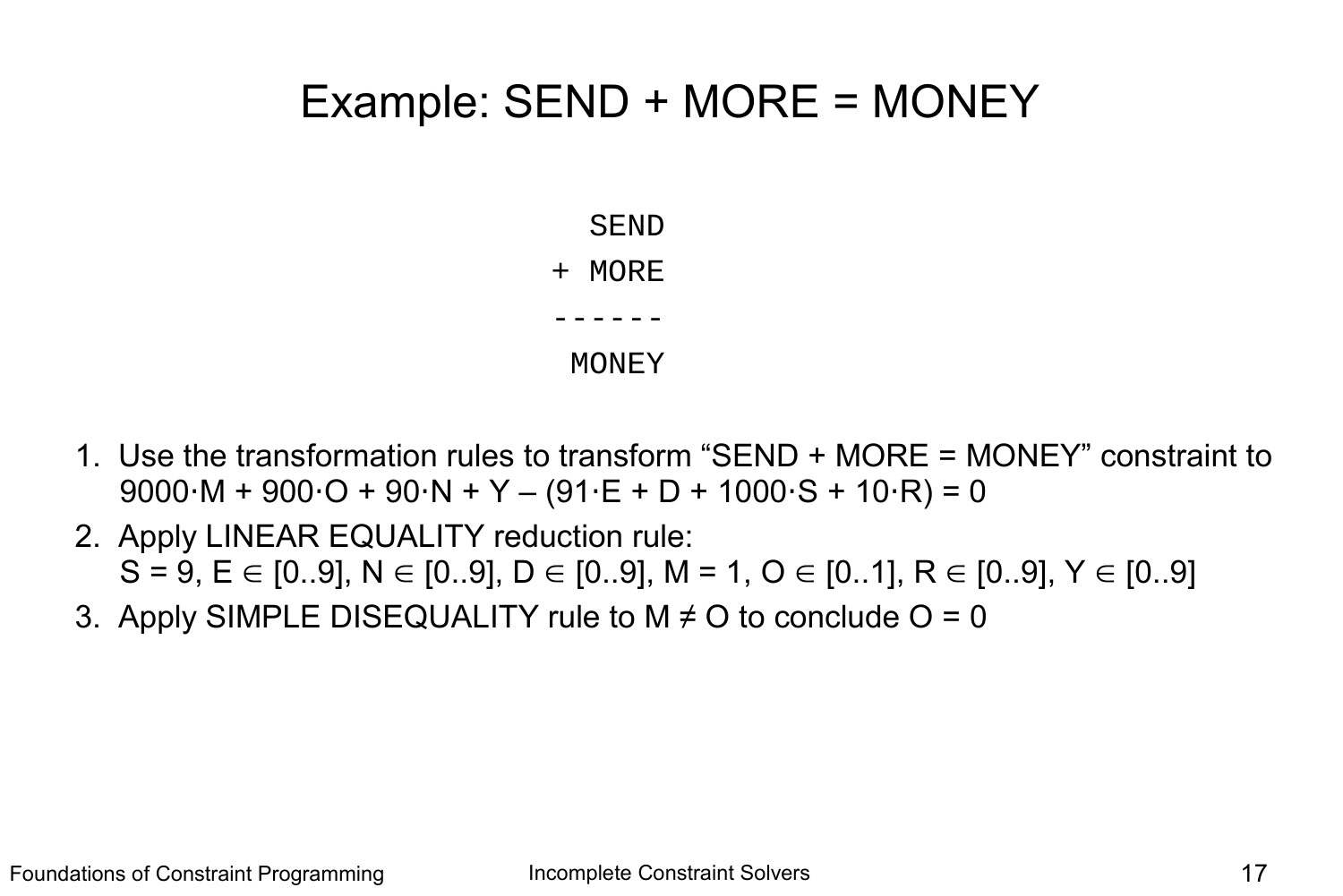# Example: SEND + MORE = MONEY, ctd

- 4. Repeatedly use  $M = 1$ ,  $O = 0$ ,  $S = 9$  and SIMPLE DISEQUALITY rules. This eventually yields  $S = 9$ ,  $E \in [2..8]$ ,  $N \in [2..8]$ ,  $D \in [2..8]$ ,  $M = 1$ ,  $O = 0$ ,  $R \in [2..8]$ ,  $Y \in [2..8]$
- 5. 5 iterations of LINEAR EQUALITY rule yield
	- $E \in [2..7]$ , N  $\in [3..8]$  $E \in [3..7]$ , N  $\in [3..8]$  $E \in [2..7]$ ,  $N \in [4..8]$  $E \in [4..7]$ , N  $\in [4..8]$  $E \in [4..7]$ ,  $N \in [5..8]$

The other ranges remain unchanged.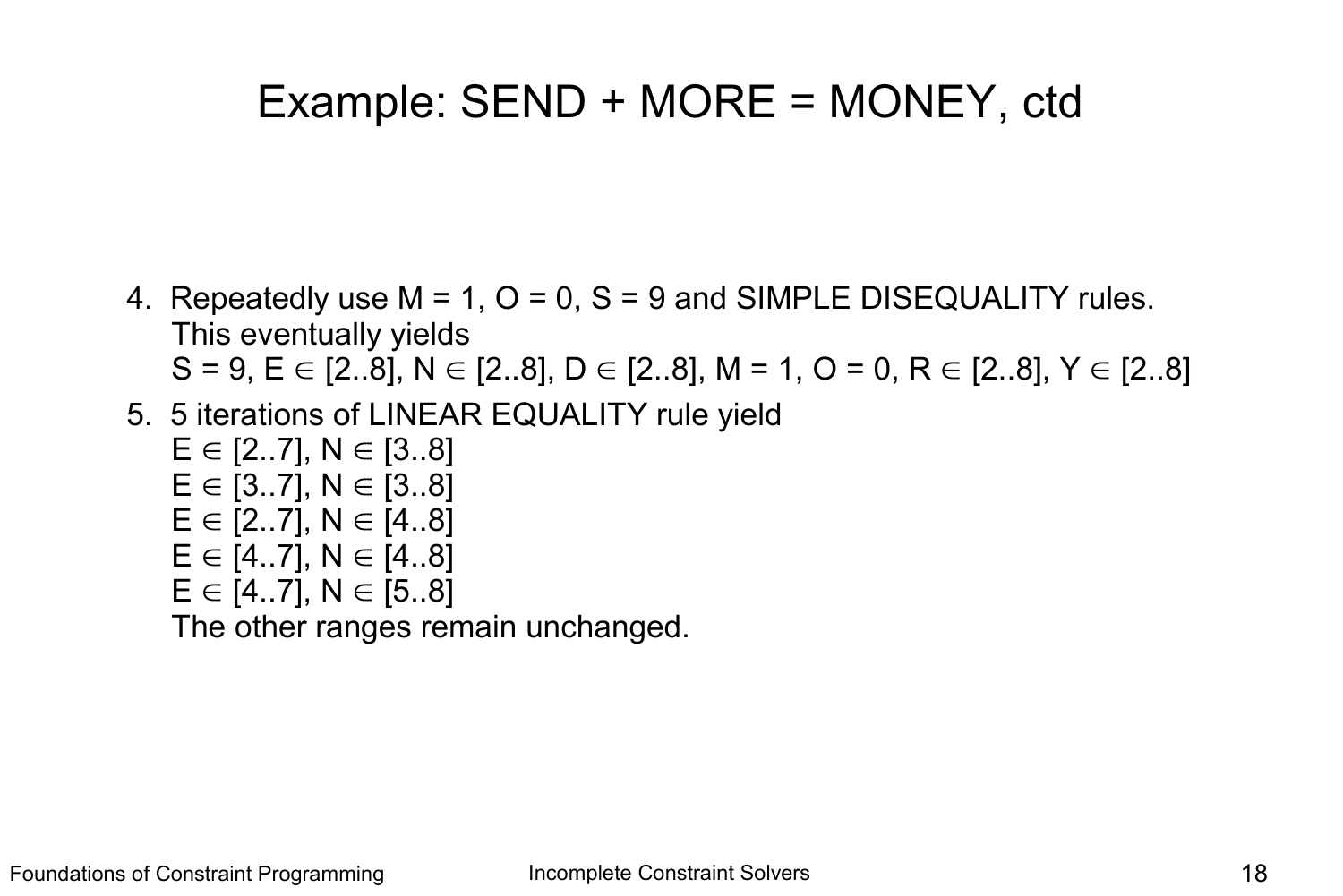# Arithmetic Constraints on Integer Intervals

Consider the language with

- two constants 0 and 1 **College**
- unary function "-"
- three binary functions "+", "–", and "⋅" (new) **Contract Contract**

#### Arithmetic constraint: a formula

*s op t*

where *s* and *t* are terms and  $op \in \{<, \leq, =, \neq, \geq, >\}$ 

Example:

$$
x^5 \cdot y^2 \cdot z^4 + 3x \cdot y^3 \cdot z^5 \le 10 + 4x^4 \cdot y^6 \cdot z^2 - y^2 \cdot x^5 \cdot z^4
$$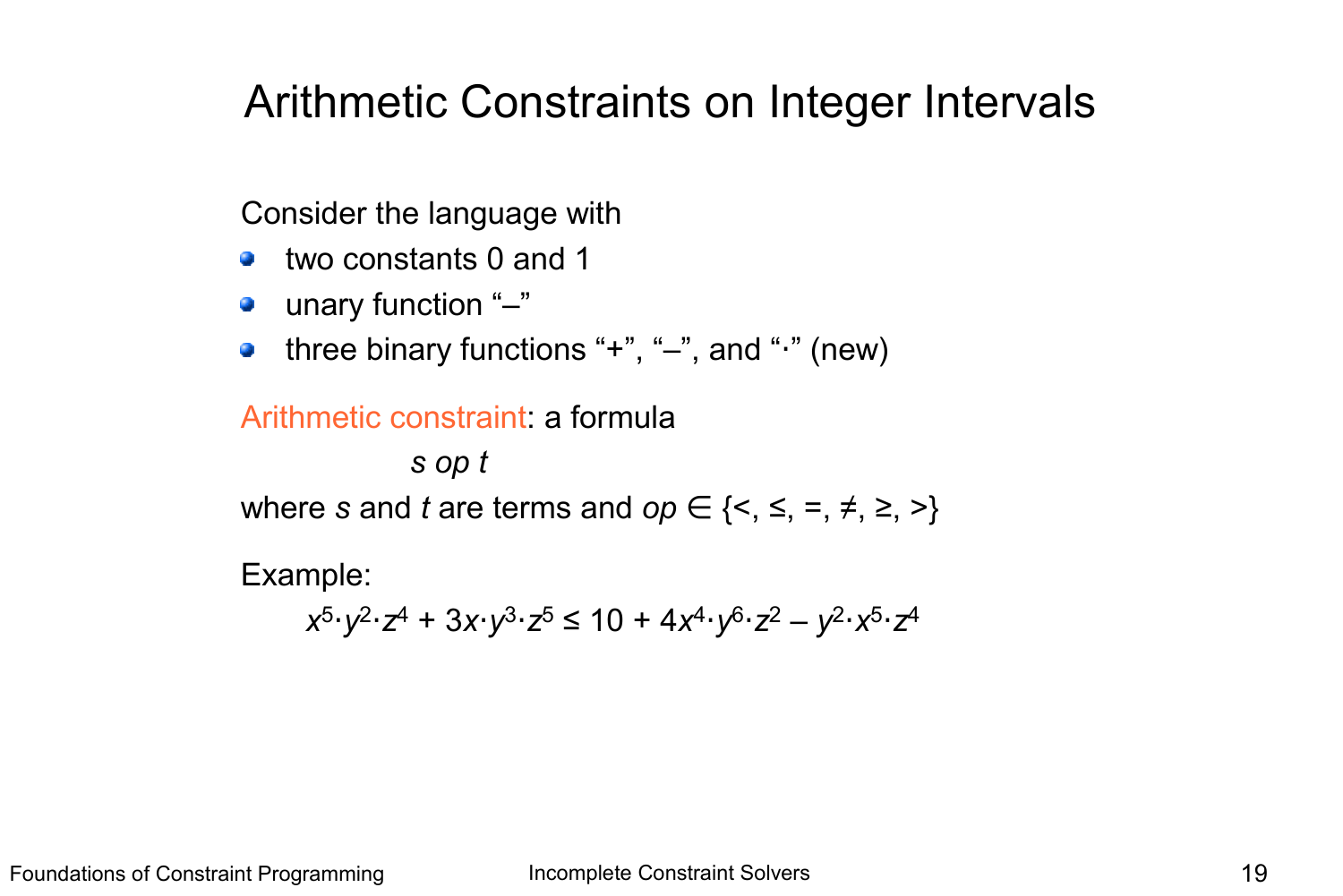# Approach Based on Atomic Arithmetic Constraints

Atomic arithmetic constraint:

- a linear constraint or
- *x*⋅*y* = *z*  $\mathbf{r}$

Note: Every arithmetic constraint can be reduced to a sequence of atomic constraints.

Transformation rule (Example):

$$
\frac{\sum_{i=1}^{n} m_i opb}{\sum_{i=1}^{n} v_i opb, m_1 = v_{1, ..., m_n} = v_n}
$$

where  $v_1$ , ...,  $v_n$  are auxiliary variables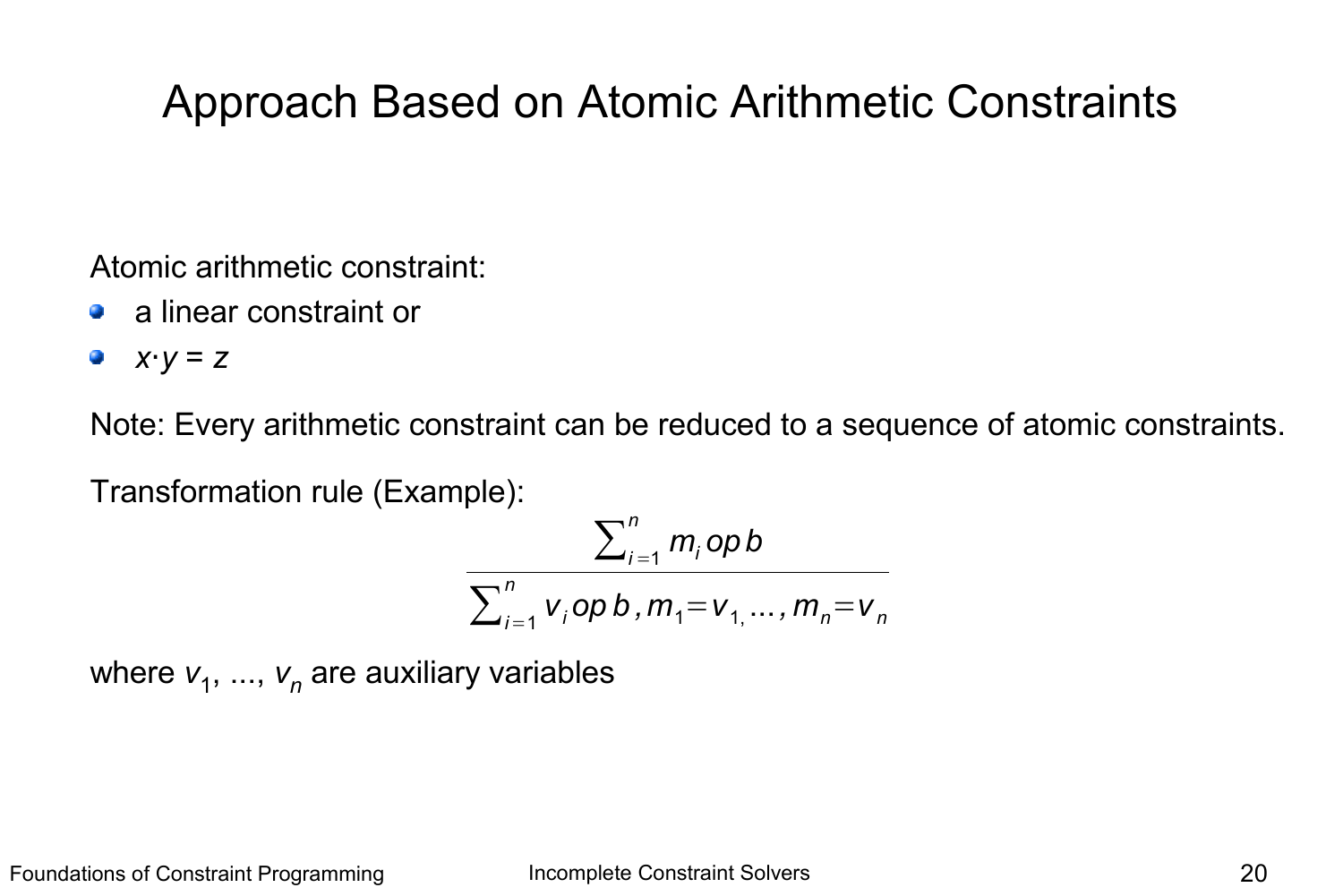# Interval Multiplication

- *X*, *Y* sets of integers
- Multiplication:  $\mathcal{L}$

*X*⋅*Y* ≔ {*x*⋅*y* | *x* ∈ *X*, *y* ∈ *Y*}

Note: *X*⋅*Y* does not have to be an interval even if *X* and *Y* are

Example:  $[0..2]$  $\cdot [1..2] = \{0, 1, 2, 4\}$ 

*int A*≔{ *smallest int. interval*⊇*A if it exists* ℤ *otherwise*

(for sets of integers *A*)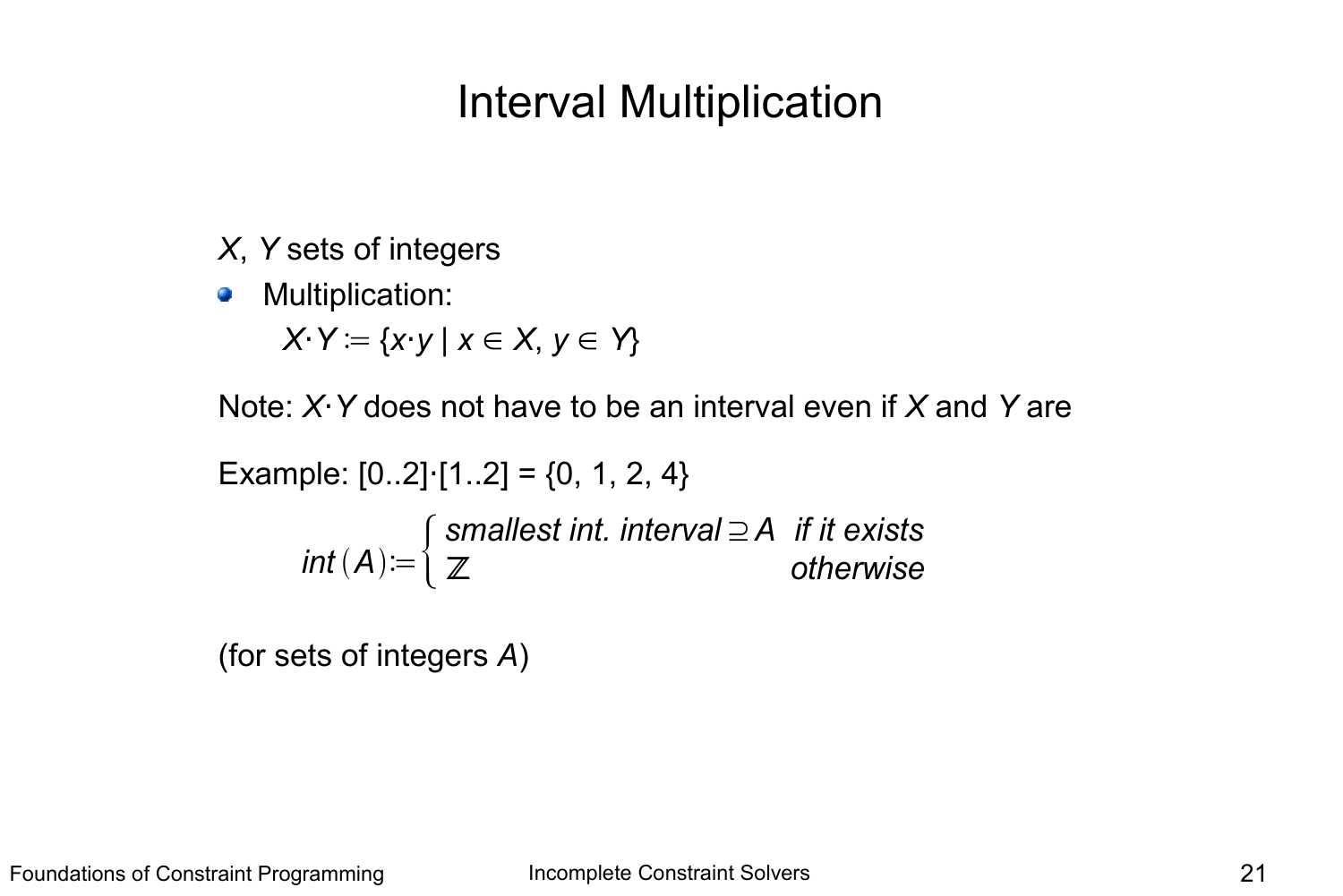# Multiplication Rule 1

MULTIPLICATION 1  
\n
$$
\langle x \cdot y = z \, ; x \in D_x, y \in D_y, z \in D_z \rangle
$$
\n
$$
\langle x \cdot y = z \, ; x \in D_x, y \in D_y, z \in D_z \cap int(D_x \cdot D_y) \rangle
$$

Example:

 $\langle x \cdot y = z \rangle; x \in [0..2], y \in [1..2], z \in [4..6] \rangle$ *int*([0..2] $\cdot$ [1..2]) = [0..4] and [4..6] ∩ [0..4] = [4..4], so we get  $\langle x \cdot y = z \rangle; x \in [0..2], y \in [1..2], z \in [4..4] \rangle$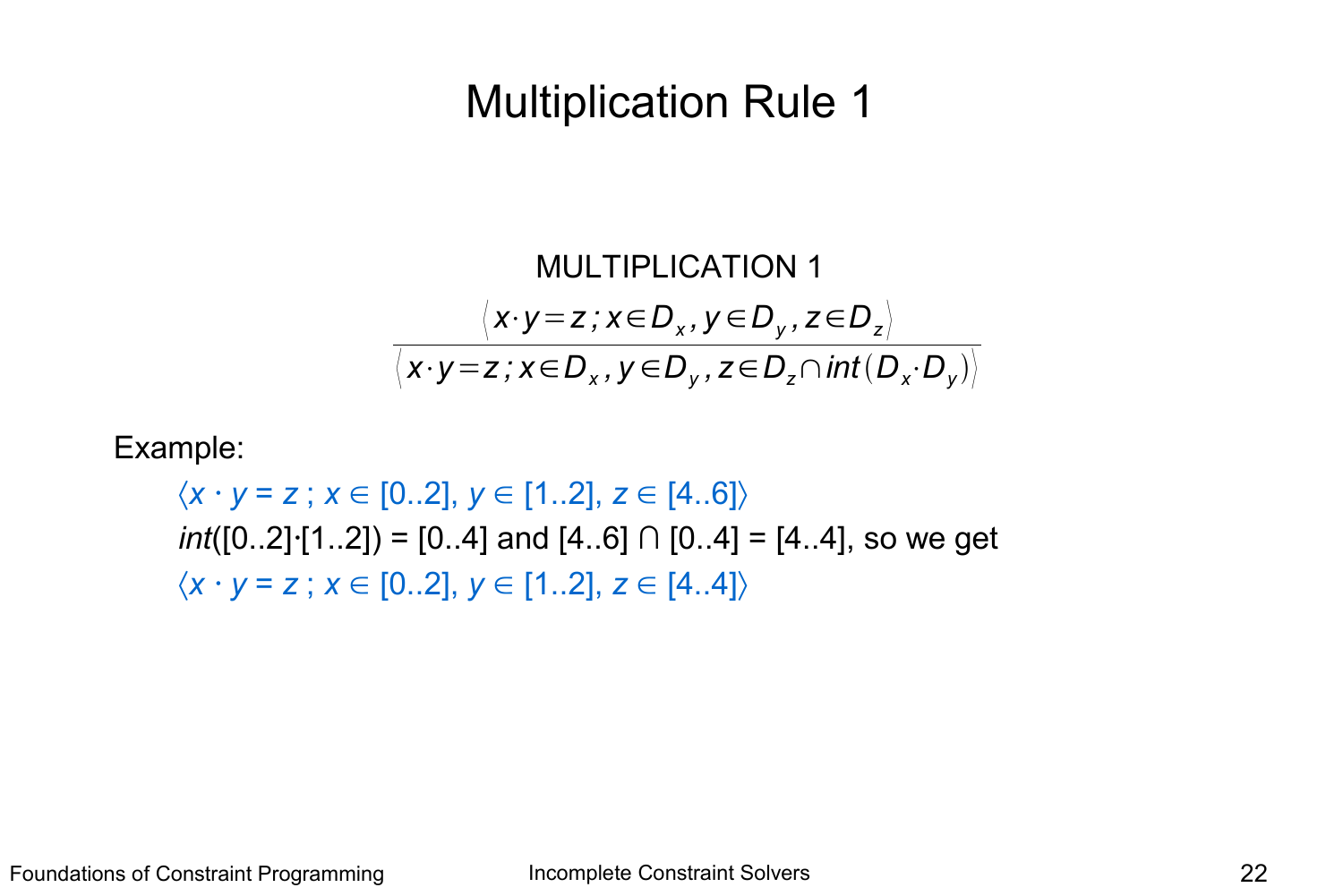### Multiplication Rules 2, 3

Interval division:  $\mathcal{L}$ *Z* / *Y* = {*x* ∈ ℤ | ∃*y* ∈ *Y*∃*z* ∈ *Z x*⋅*y* = *z*}

Note: *Z* / *Y* does not have to be an interval even if *Z*, *Y* are

Example:  $[3..5] / [-1..2] = \{-5, -4, -3, 2, 3, 4, 5\}$ 



Foundations of Constraint Programming **Incomplete Constraint Solvers Programming** 23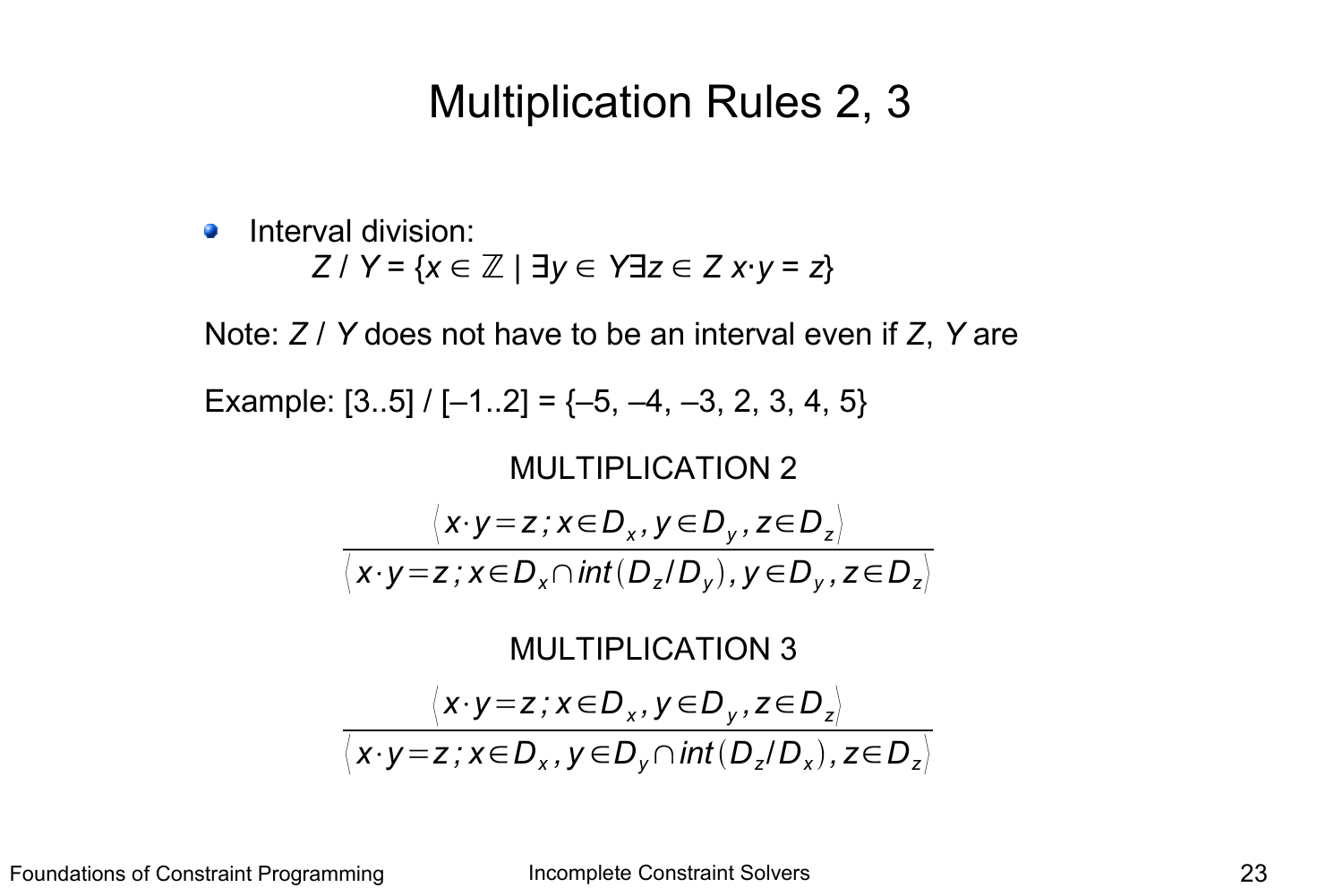# Example

〈*x y* = *z* ; *x* ∈ [1..20], *y* ∈ [9..11], *z* ∈ [155..161]〉

Applying MULTIPLICATION 2 rule yields

〈*x y* = *z* ; *x* ∈ [16..16], *y* ∈ [9..11], *z* ∈ [155..161]〉

since [155..161] / [9..11] = [16..16] and [1..20] ∩ *int*([16..16]) = [16..16]

Applying MULTIPLICATION 3 rule yields

〈*x y* = *z* ; *x* ∈ [16..16], *y* ∈ [10..10], *z* ∈ [155..161]〉

since [155..161] / [16..16] = [10..10] and [9..11] ∩ *int*([10..10]) = [10..10]

Applying MULTIPLICATION 1 rule yields

 $\langle x \cdot y = z \rangle; x \in [16..16], y \in [10..10], z \in [160..160]$ since [16..16] · [10..10] = [160..160] and [155..161] ∩ *int*([160..160]) = [160..160]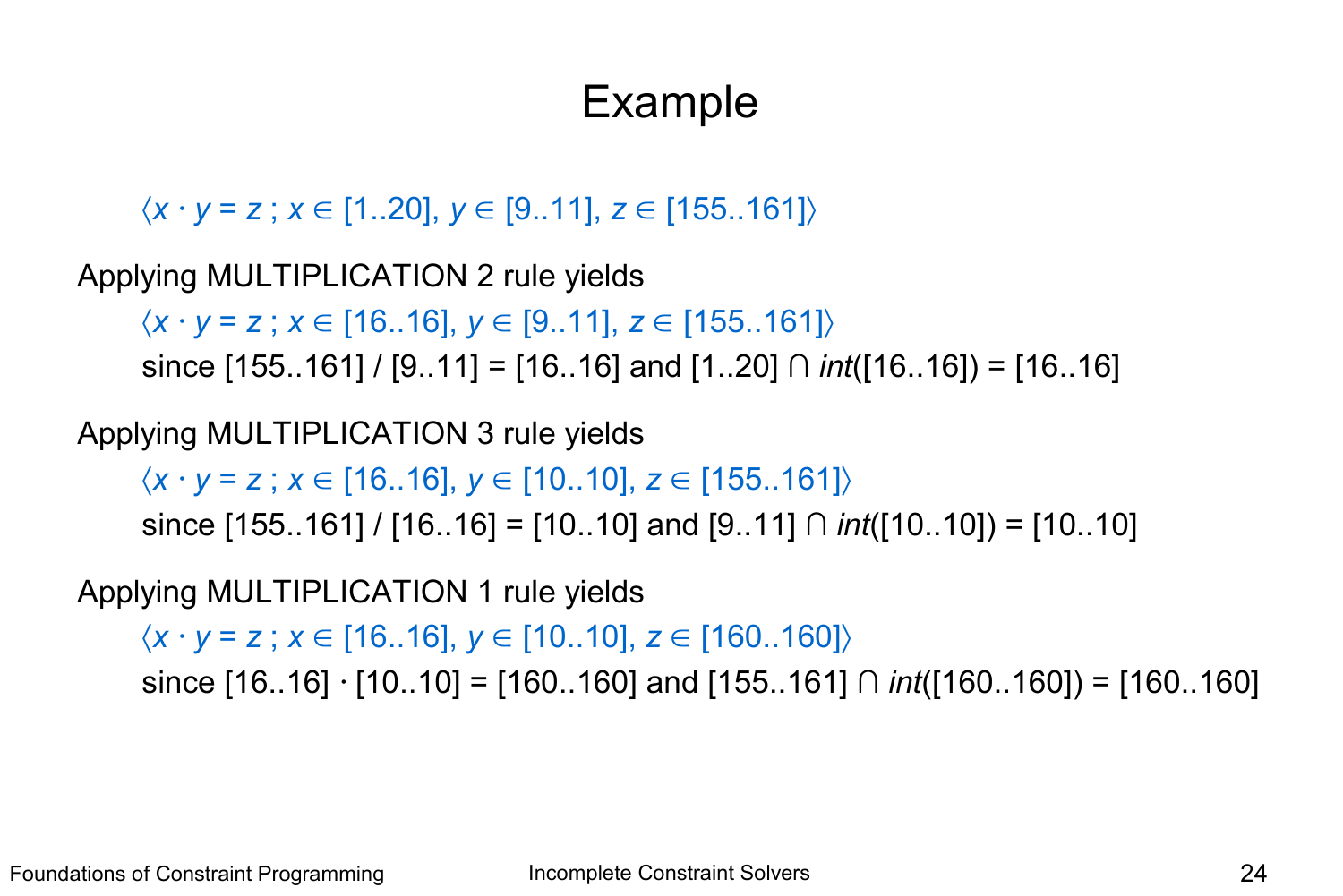# Arithmetic Constraints on Reals

Consider the language with

- each real number as a constant (new)
- unary function "-"
- three binary functions "+", "–", and "⋅"

#### Arithmetic constraint: a formula

#### *s op t*

where *s* and *t* are terms and  $op \in \{<, \leq, =, \neq, \geq, >\}$ 

Example:

2.4⋅*x*<sup>5</sup>⋅*y*<sup>2</sup>⋅*z*<sup>4</sup> + 3.6⋅*x*⋅*y*<sup>3</sup>⋅*z*<sup>5</sup> ≤ 10.1 + 4.2⋅*x*<sup>4</sup>⋅*y*<sup>6</sup>⋅*z*<sup>2</sup>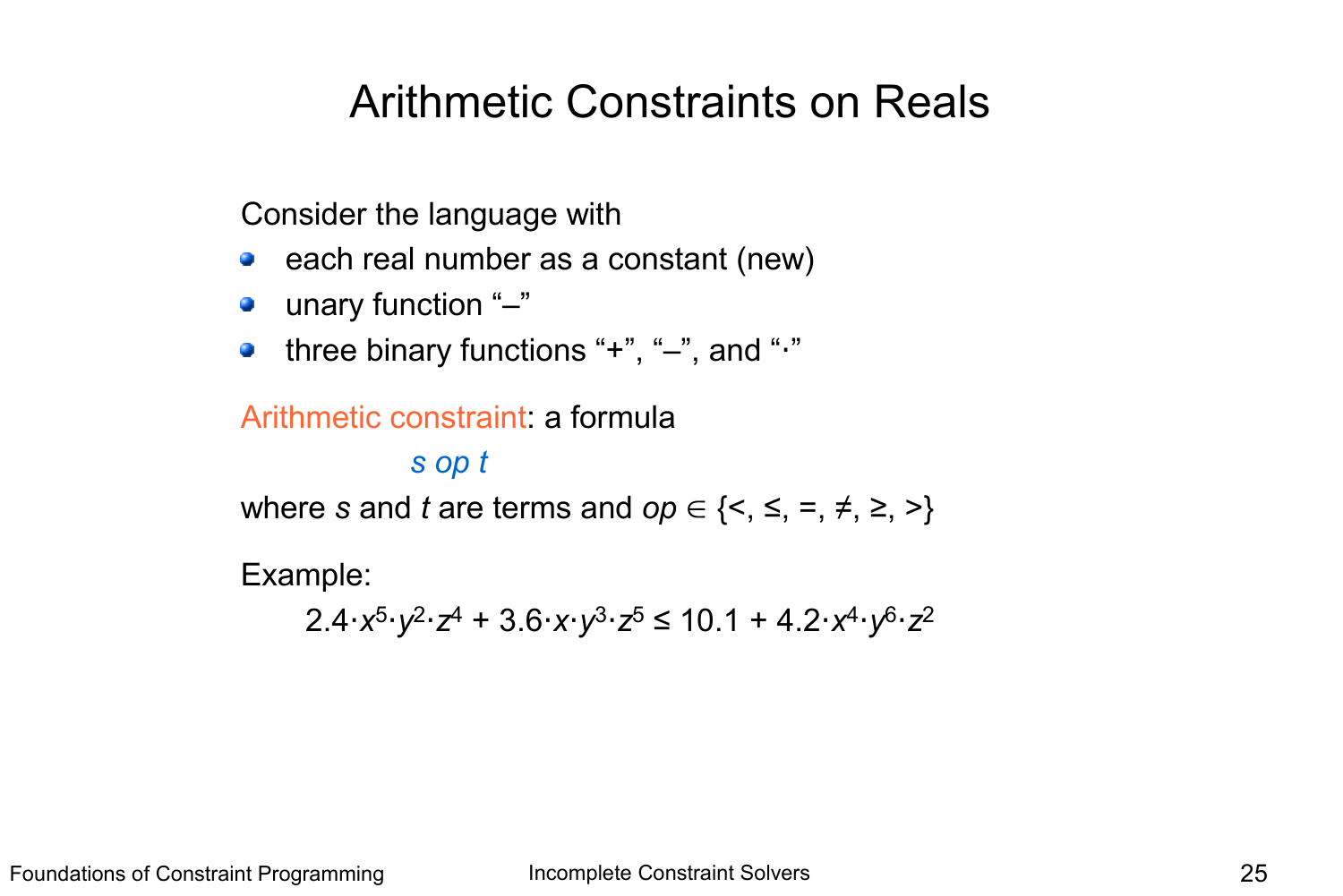#### Domains: Extend Intervals

 $\mathbb{R}^+ \coloneqq \mathbb{R} \cup \{-\infty, \infty\}$ Extend  $\leq$  from IR to IR<sup>+</sup> as expected Extend interval: expression 〈*a*, *b*〉 where  $a, b \in \mathbb{R}^+$ Meaning:  $\langle a, b \rangle = \{r \in \mathbb{R} \mid a \le r \le b\}$ Note: For  $a, b \in \mathbb{R}$  $\langle a, a \rangle = \{a\}$  $\langle -\infty, b \rangle = \{ r \in \mathbb{R} \mid r \leq b \}$  $\langle a, \infty \rangle = \{ r \in \mathbb{R} \mid a \leq r \}$  $\langle -\infty, \infty \rangle = \mathbb{R}$ 

Foundations of Constraint Programming **Incomplete Constraint Solvers Incomplete Constraint Solvers 126**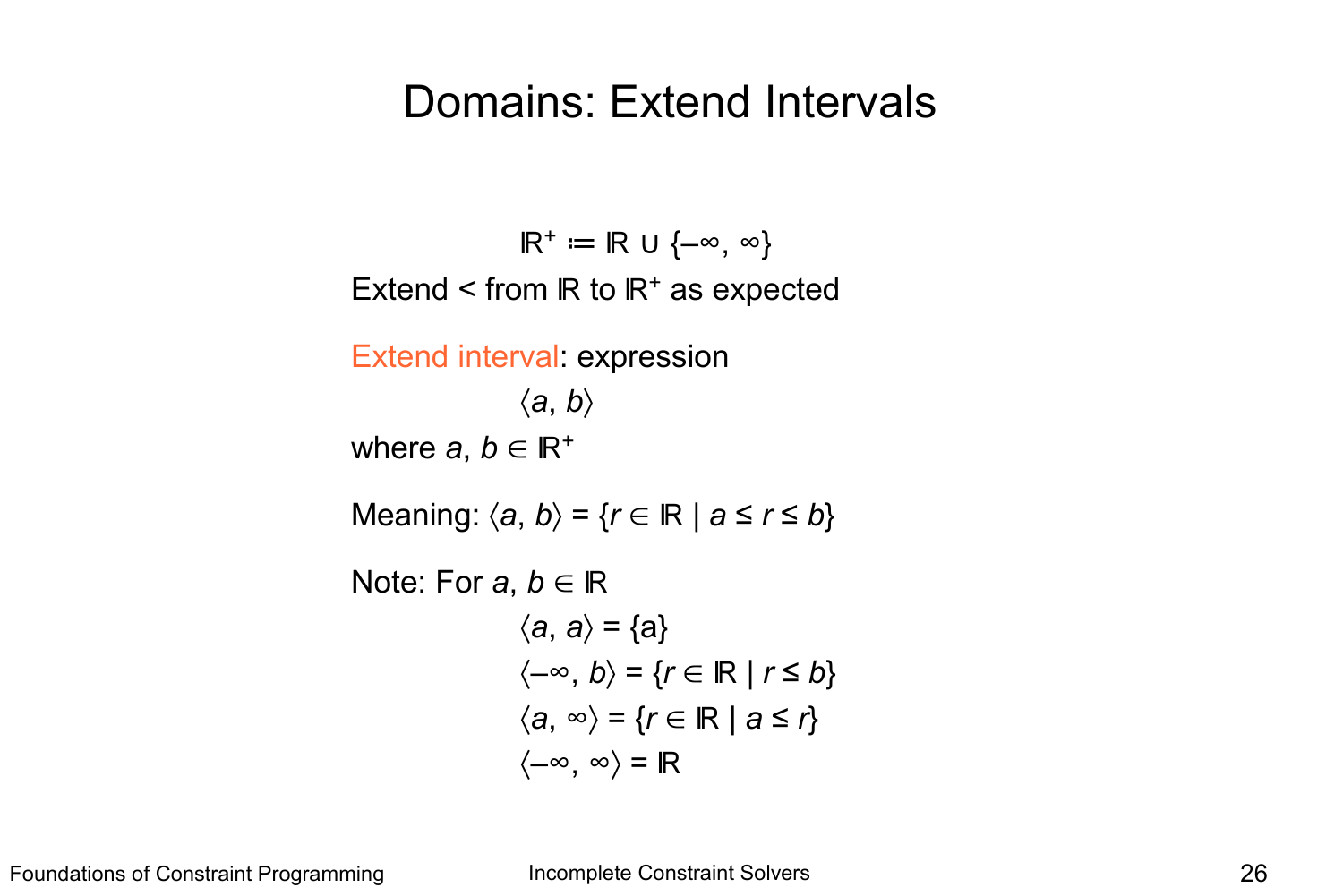### Interval Arithmetic

#### *X*, *Y* sets of reals

$$
\bullet \quad X + Y := \{x + y \mid x \in X, y \in Y\}
$$

•  $X - Y = \{x - y \mid x \in X, y \in Y\}$ 

• 
$$
X \cdot Y := \{x \cdot y \mid x \in X, y \in Y\}
$$

• 
$$
X/Y := \{u \in \mathbb{R} \mid \exists x \in X \exists y \in Y \, u \cdot y = x\}
$$

For real *r* and 
$$
op \in \{+, -, \cdot, / \}
$$
  
\n $rop X := \{r\} op X$   
\n $X op r := X op \{r\}$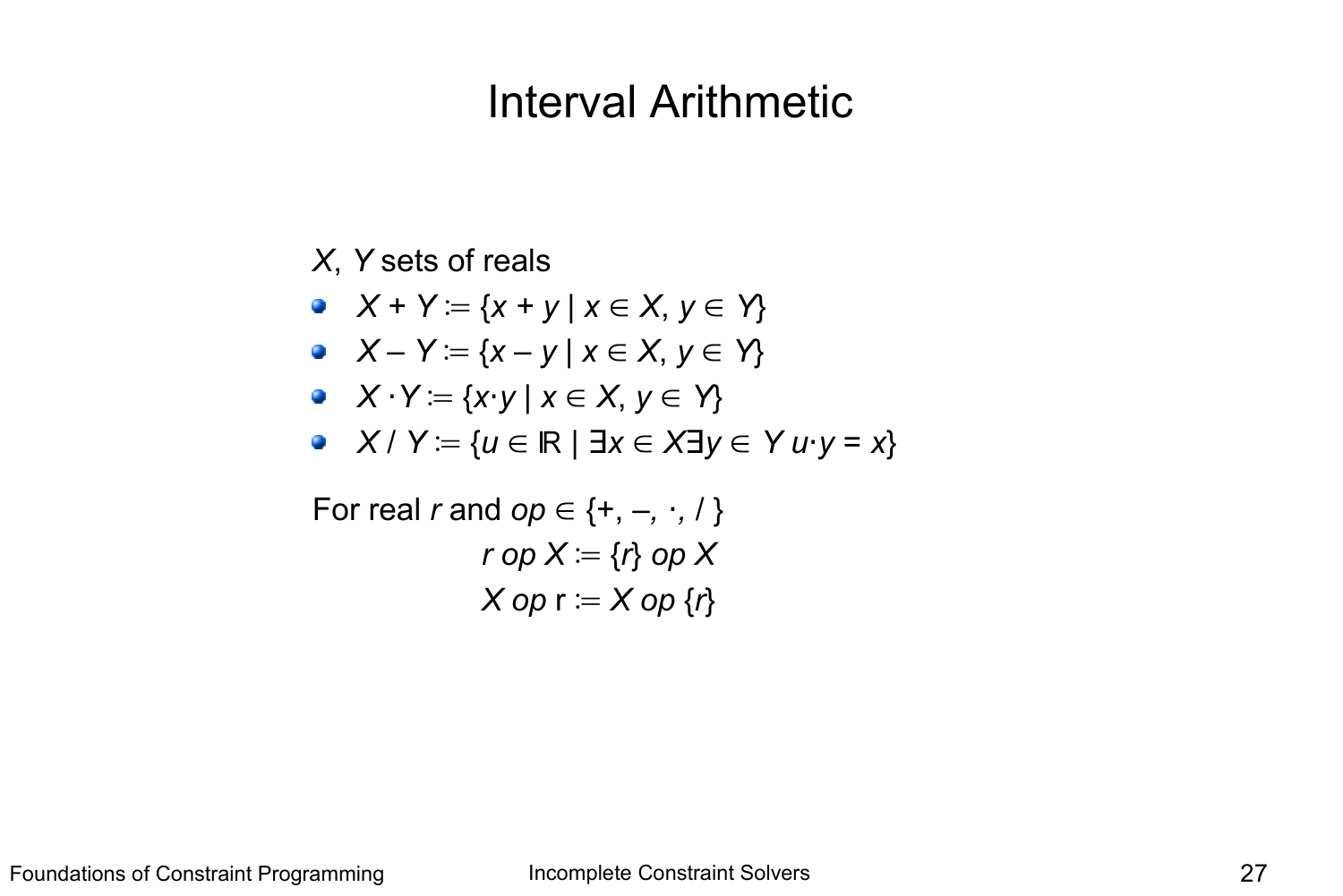# Interval Arithmetic, ctd

*X*, *Y* extended intervals, *r* a real

- *X∩Y*, *X+Y*, *X–Y* and *X* ⋅*Y* are extended intervals  $\mathcal{L}$
- $X$  /  $\{r\}$  is an extended interval
- *X* / *Y* does not have to be an extended interval  $\bullet$

Example:

$$
\langle 2, 16 \rangle / \langle -\infty, -2 \rangle = \{ r \in \mathbb{R} \mid -8 \le r < 0 \}
$$

*int*(*A*) ≔ smallest extended interval containing *A* for sets of reals *A*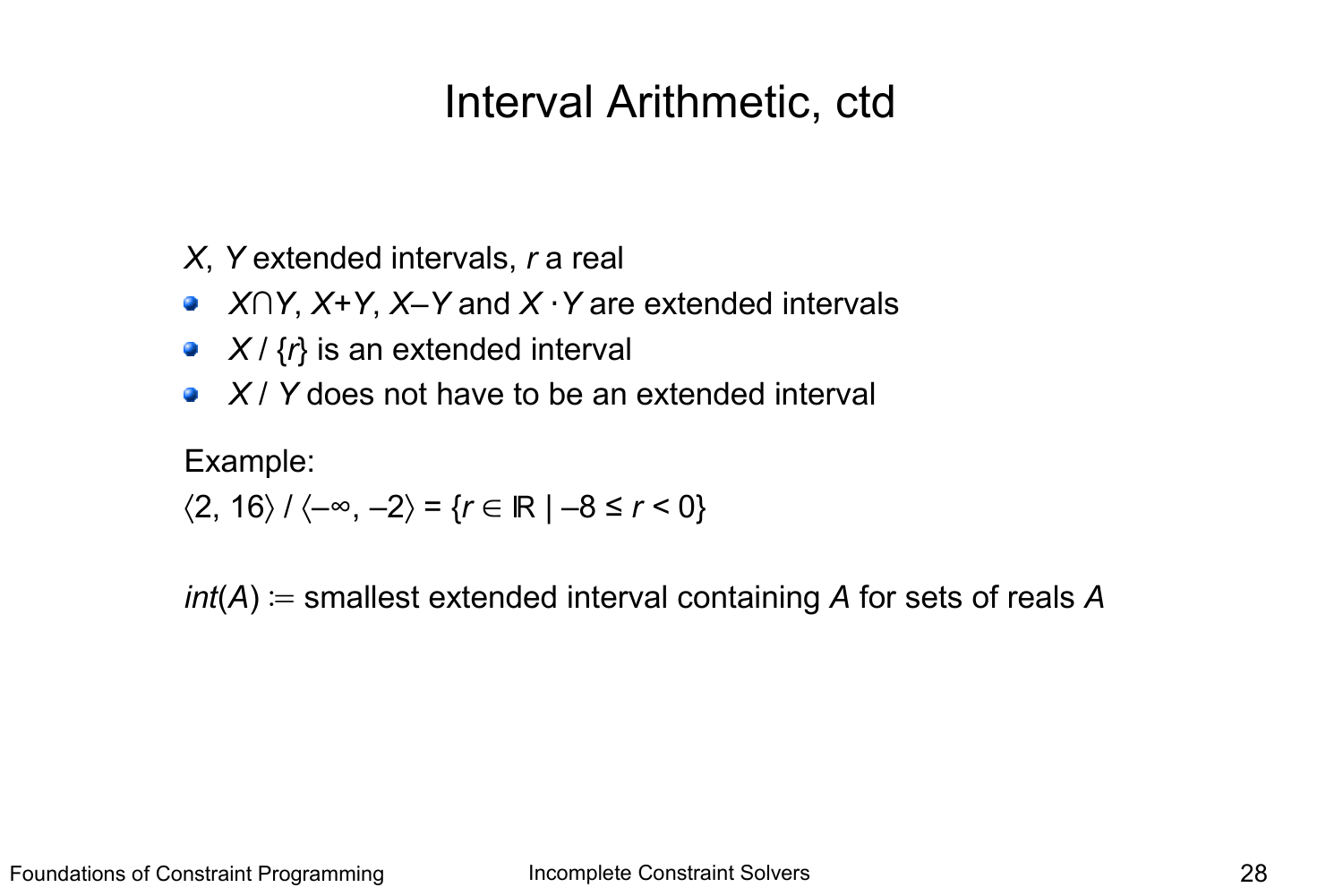### Atomic Arithmetic Constraints

\n- $$
\sum_{i=1}^{n} a_i x_i = b
$$
\n- $-n > 0$
\n- $-a_1, \ldots, a_n$  non-zero reals
\n- $-x_1, \ldots, x_n$  different variables
\n- $-b$  is a real
\n- $x \neq y$
\n- $x \cdot y = z$
\n

Note:

Every arithmetic constraint can be reduced to a sequence of atomic constraints.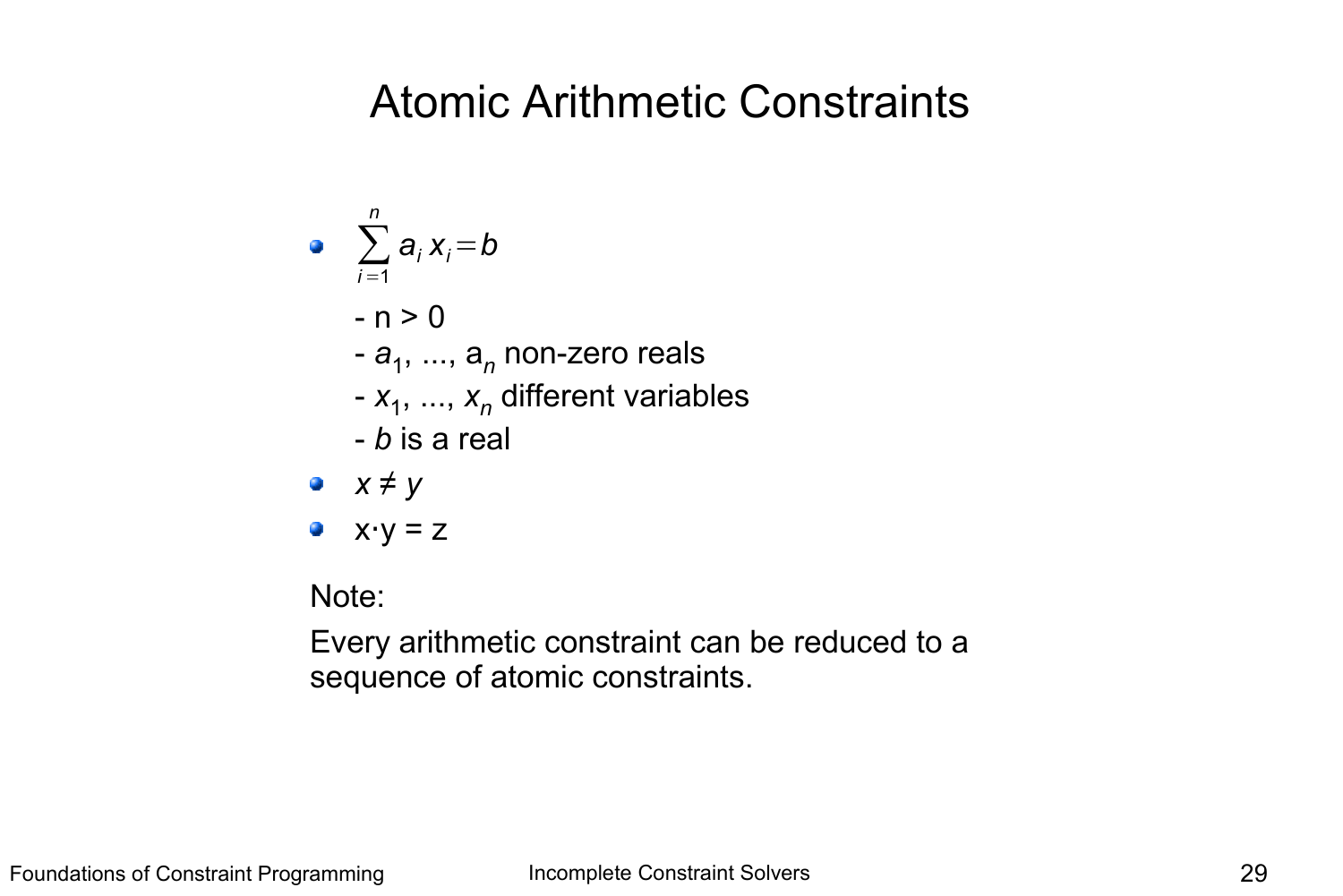### Domain Reduction Rules

Intuition: 
$$
\sum_{i=1}^{n} a_{i} x_{i} = b
$$
 implies that for  $j \in [1..n]$ :  $x_{j} = \frac{b - \sum_{i \in [1..n] - \{j\}} a_{i} x_{i}}{a_{j}}$ 

\nIR-LINEAR EQUALITY

\n
$$
\frac{\left\langle \sum_{i=1}^{n} a_{i} x_{i} = b; x_{1} \in D_{1}, ..., x_{n} \in D_{n} \right\rangle}{\left\langle \sum_{i=1}^{n} a_{i} x_{i} = b; ..., x_{j} \in D'_{j}, ... \right\rangle}
$$
\nwhere  $j \in [1..n]$  and  $D'_{j} := D_{j} \cap \frac{b - \sum_{i \in [1..n] - \{j\}} a_{i} \cdot D_{i}}{a_{j}}$ 

\nDISEQUALITY 2

\n
$$
\frac{\left\langle x \neq y; x \in D_{x}, y \in D_{y} \right\rangle}{\left\langle x \in D_{x}, y \in D_{y} \right\rangle}
$$
\nwhere  $D_{x} \cap D_{y} = \emptyset$ 

Foundations of Constraint Programming and Incomplete Constraint Solvers and American constraint Solvers 30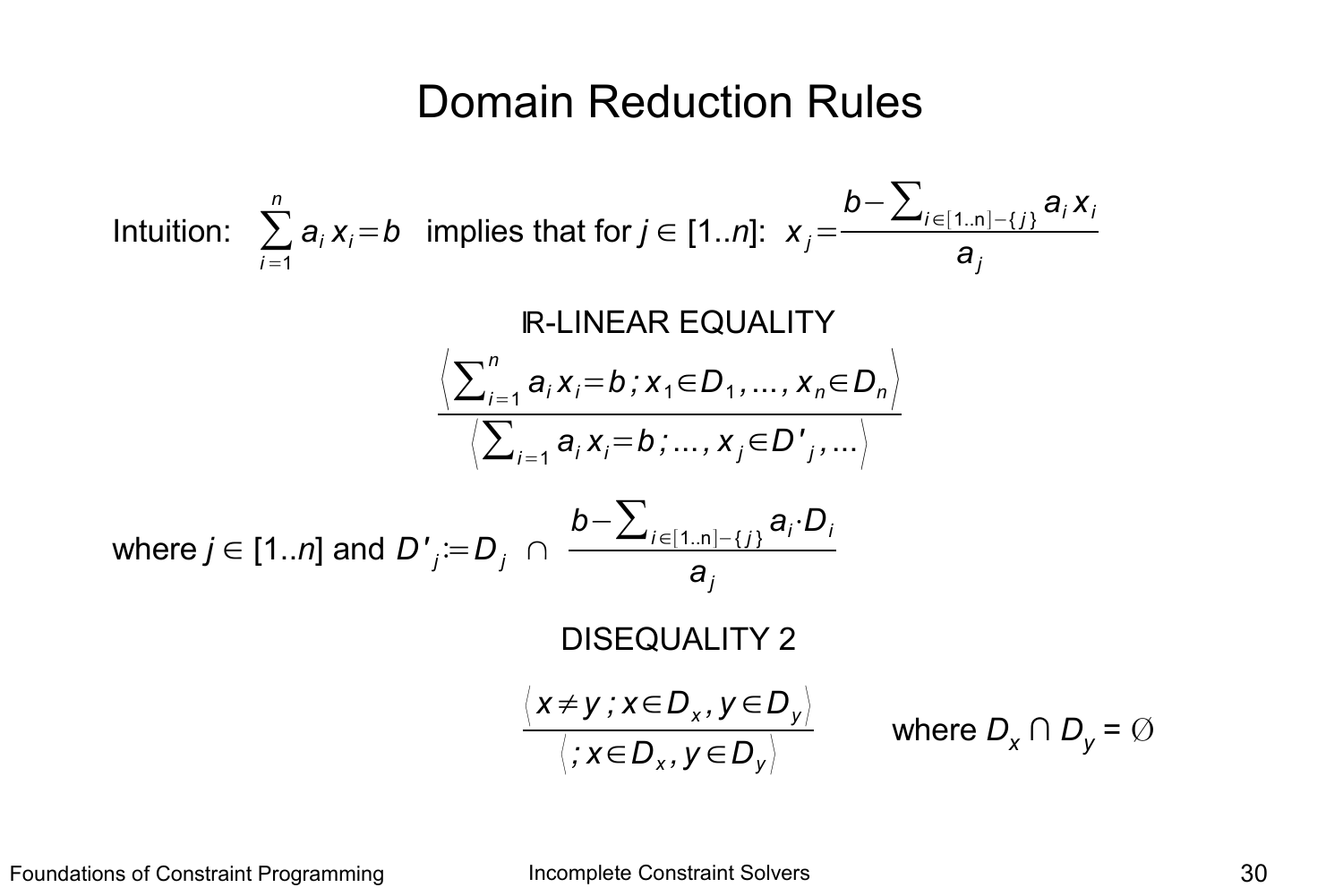# Multiplication Rules

$$
\begin{array}{c}\n\text{IR-MULTIPLICATION 1} \\
\langle x \cdot y = z \, ; \, x \in D_x, \, y \in D_y, \, z \in D_z \rangle \\
\hline\n\langle x \cdot y = z \, ; \, x \in D_x, \, y \in D_y, \, z \in D_z \cap D_x \cdot D_y \rangle\n\end{array}
$$

$$
\begin{array}{c}\n\text{R-MULTIPLICATION 2} \\
\hline\n\langle x \cdot y = z \, ; x \in D_x, y \in D_y, z \in D_z \rangle \\
\hline\n\langle x \cdot y = z \, ; x \in D_x \cap \text{int}(D_z/D_y), y \in D_y, z \in D_z \rangle\n\end{array}
$$

$$
\mathsf{IR\text{-}MULTIPLICATION 3}
$$
\n
$$
\langle x \cdot y = z \, ; \, x \in D_x, \, y \in D_y, \, z \in D_z \rangle
$$
\n
$$
\langle x \cdot y = z \, ; \, x \in D_x, \, y \in D_y \cap \text{int}(D_z/D_x), \, z \in D_z \rangle
$$

Foundations of Constraint Programming and Incomplete Constraint Solvers and American constraint Solvers and 31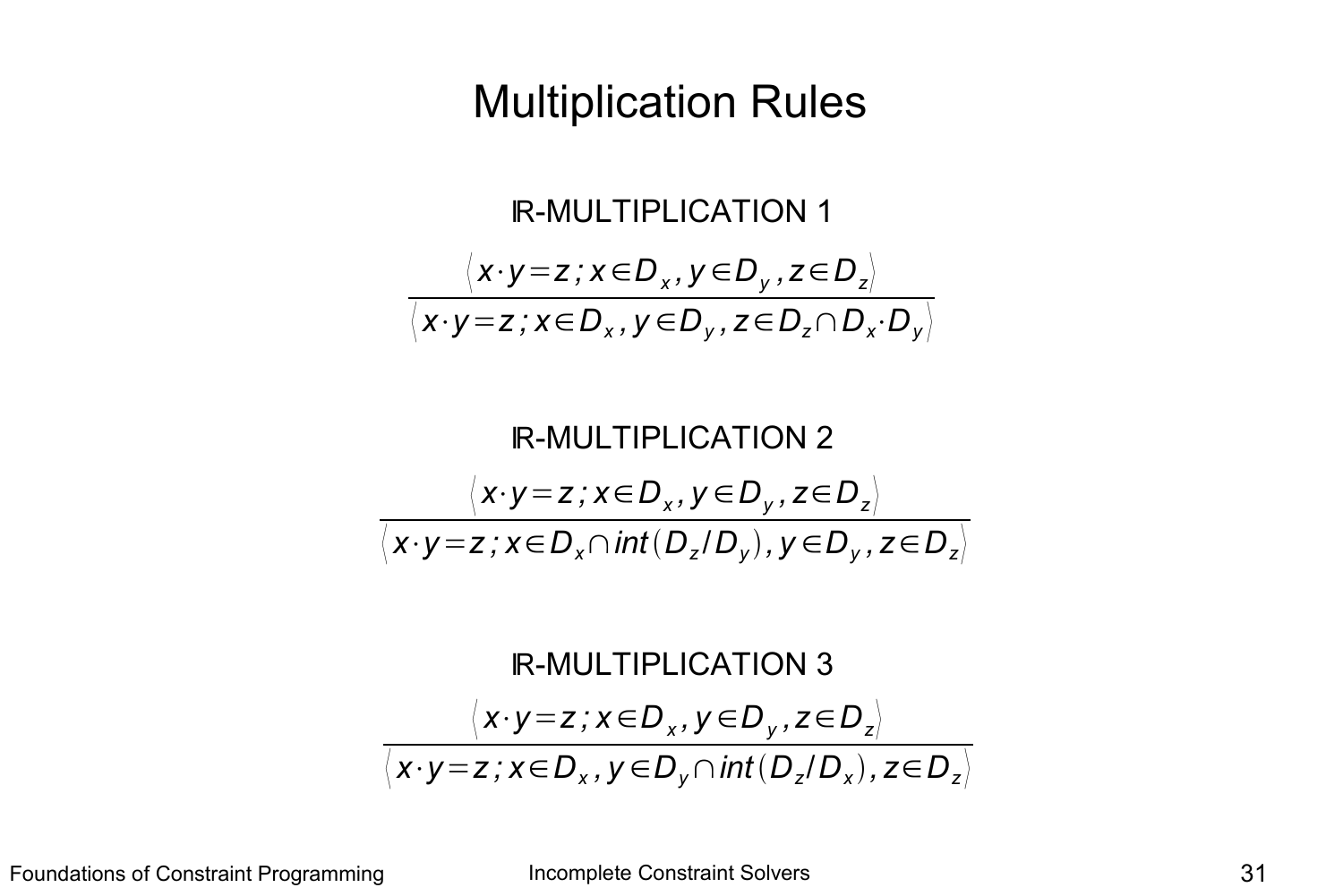### Example

 $\langle x \cdot y = z : x \in \langle -\infty, -1 \rangle, y \in \langle -\infty, -2 \rangle, z \in \langle -\infty, 161 \rangle \rangle$ 

By **R-MULTIPLICATION 1 rule** 

 $\langle x \cdot y = z \, ; \, x \in \langle -\infty, -1 \rangle, \, y \in \langle -\infty, -2 \rangle, \, z \in \langle 2, 161 \rangle \rangle$ since  $\langle -\infty, -1 \rangle$  $\langle -\infty, -2 \rangle = \langle 2, \infty \rangle$  and hence  $\langle -\infty, 161 \rangle \cap \langle 2, \infty \rangle = \langle 2, 161 \rangle$ 

By **R-MULTIPLICATION 3 rule** 

 $\langle x \cdot y = z \rangle; x \in \langle -\infty, -1 \rangle, y \in \langle -161, -2 \rangle, z \in \langle 2, 161 \rangle \rangle$ since  $\langle 2, 161 \rangle / \langle -\infty, -1 \rangle = \{ r \in \mathbb{R} \mid -161 \le r < 0 \}$ and hence *int*( $\langle 2, 161 \rangle / \langle -\infty, -1 \rangle$ ) =  $\langle -161, 0 \rangle$  and  $\langle -\infty, -2 \rangle \cap \langle -161, 0 \rangle = \langle -161, -2 \rangle$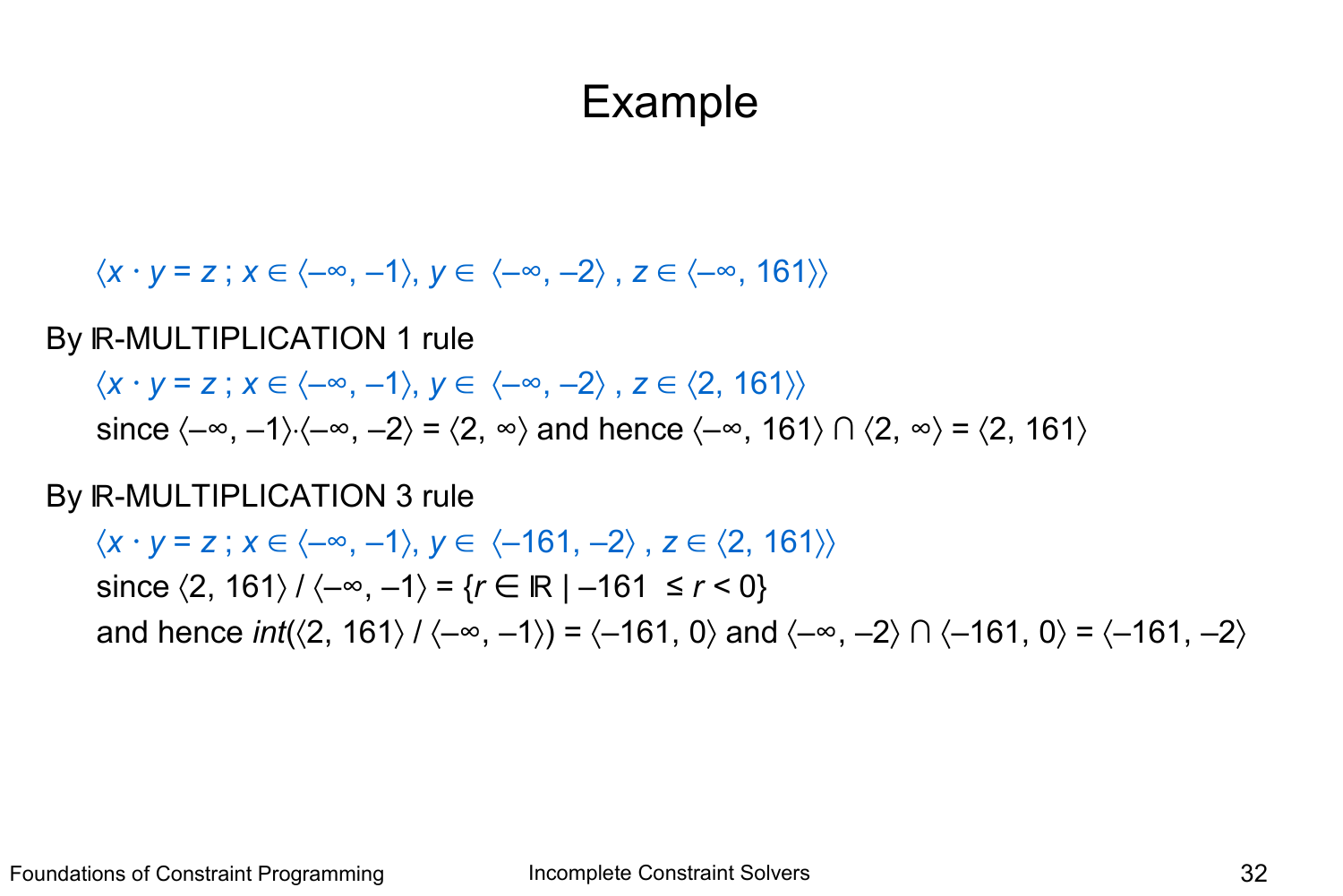### Example, ctd

 $\langle x \cdot y = z \rangle; x \in \langle -\infty, -1 \rangle, y \in \langle -161, -2 \rangle, z \in \langle 2, 161 \rangle \rangle$ 

By **R-MULTIPLICATION 2 rule** 

 $\langle x \cdot y = z \rangle; x \in \langle -80.5, -1 \rangle, y \in \langle -161, -2 \rangle, z \in \langle 2, 161 \rangle \rangle$ since  $\langle 2, 161 \rangle / \langle -161, -2 \rangle = \langle -80.5, -2 / 161 \rangle$ and hence  $\langle -\infty, -1 \rangle$   $\cap$  *int*( $\langle -80.5, -2 / 161 \rangle$ ) =  $\langle -80.5, -1 \rangle$ 

Last CSP is closed under the MULTIPLICATION rules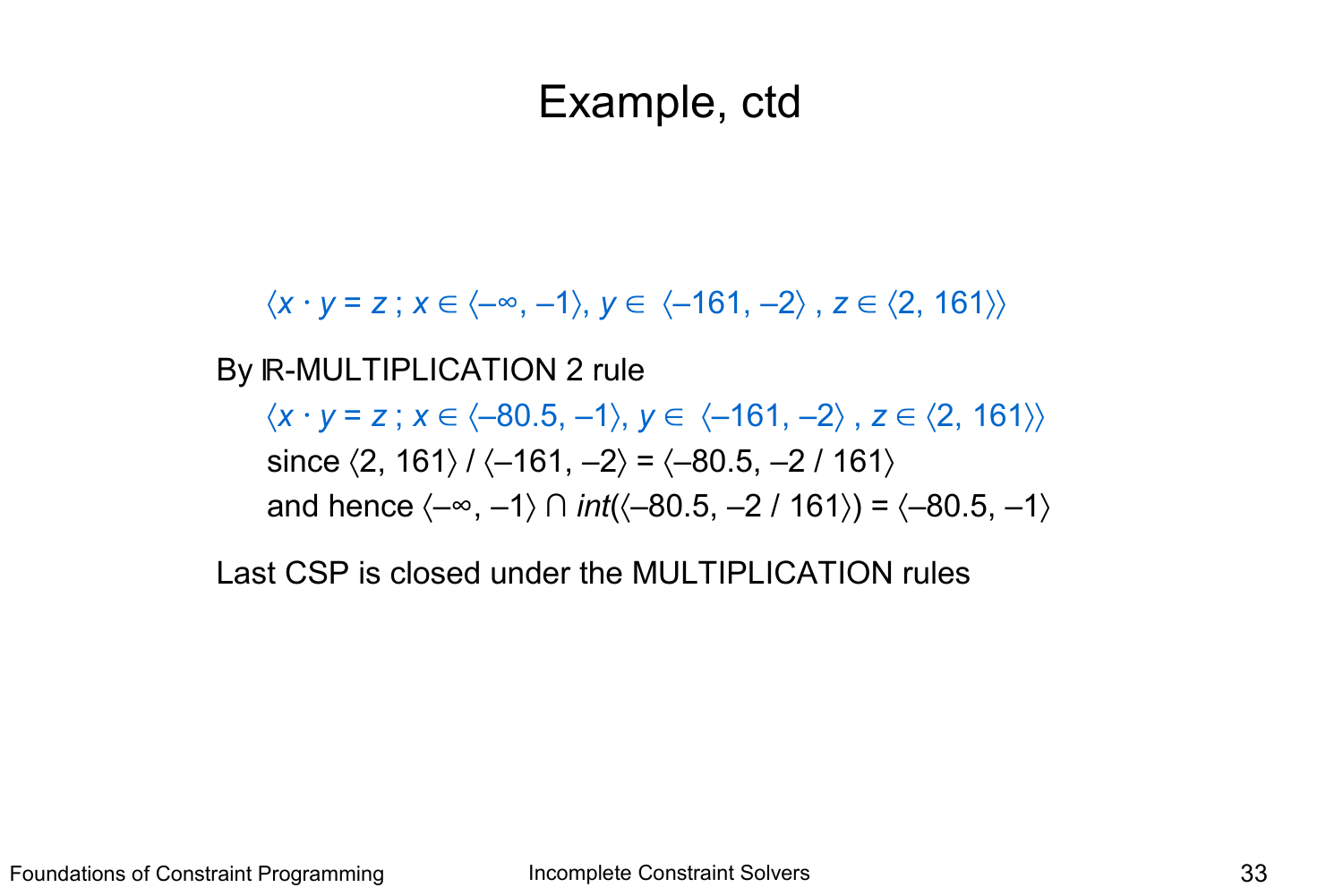# Arithmetic Constraints on Reals: Implementation Issues

Step 1: Extend arithmetic operations from IR to IR<sup>+</sup>

- ⊥: undefined operation
- PR: a positive real
- NR: a negative real

| $x+y \parallel -\infty$   NR   0   PR   $\infty$ |           |           |           |          | $x - y$   |           |           | $-\infty$ NR 0 PR |           |
|--------------------------------------------------|-----------|-----------|-----------|----------|-----------|-----------|-----------|-------------------|-----------|
| $-\infty$                                        | $-\infty$ | $-\infty$ | $-\infty$ |          | $-\infty$ |           | $\infty$  | $\infty$          |           |
|                                                  |           |           |           | $\infty$ |           |           |           |                   |           |
|                                                  |           |           |           | X        |           |           |           |                   |           |
|                                                  |           |           |           | X        |           |           |           |                   |           |
|                                                  |           |           |           | $\infty$ |           | $-\infty$ | $-\infty$ | $-\infty$         | $-\infty$ |

| $x \cdot y$ |          |  | $-\infty$ NR 0   PR   $\infty$ |  | x/y       | $-\infty$ | NR |
|-------------|----------|--|--------------------------------|--|-----------|-----------|----|
| $-\infty$   | $\infty$ |  |                                |  | $-\infty$ |           |    |
|             |          |  |                                |  |           |           |    |
|             |          |  |                                |  |           |           |    |
|             |          |  |                                |  |           |           |    |
|             |          |  |                                |  |           |           |    |

 $\infty$ 

 $\infty$ 

 $\infty$ 

 $\infty$ 

 $\infty$ 

| x/y       |   | $-\infty$   NR | $0$   PR | $\infty$  |
|-----------|---|----------------|----------|-----------|
| $-\infty$ |   |                |          |           |
|           | ∝ |                |          |           |
|           |   |                |          |           |
|           |   |                |          | $\propto$ |
|           |   |                |          |           |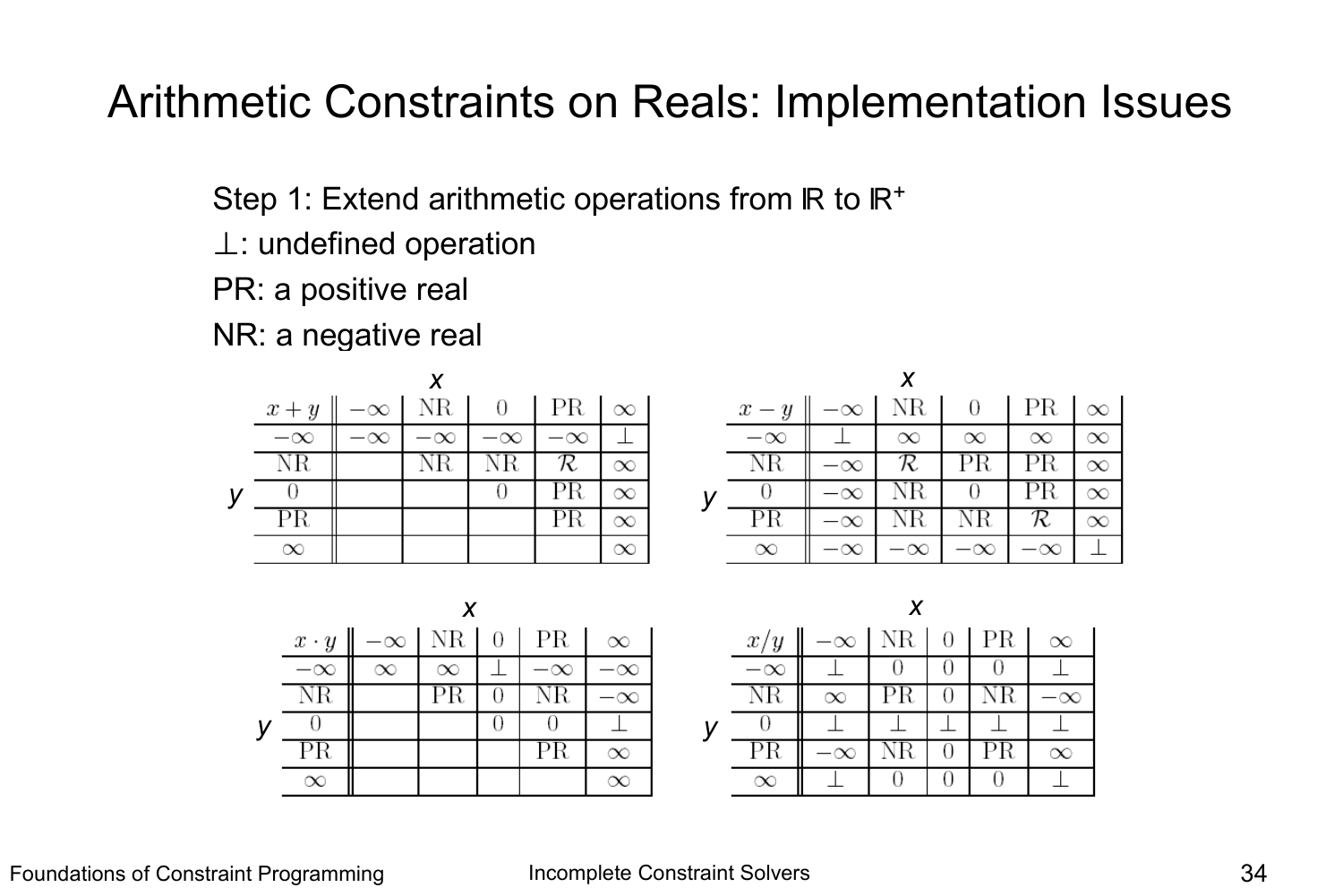#### Implementation Issues, ctd

Step 2: Implement intersection, addition, subtraction of extended intervals

Note: For non-empty extended intervals 〈*a*, *b〉* and 〈*c*, *d〉*

- $\langle a, b \rangle \cap \langle c, d \rangle = \langle max(a, c), min(b, d) \rangle$
- $\langle a, b \rangle + \langle c, d \rangle = \langle a + c, b + d \rangle$
- $\langle a, b \rangle \langle c, d \rangle = \langle a d, b c \rangle$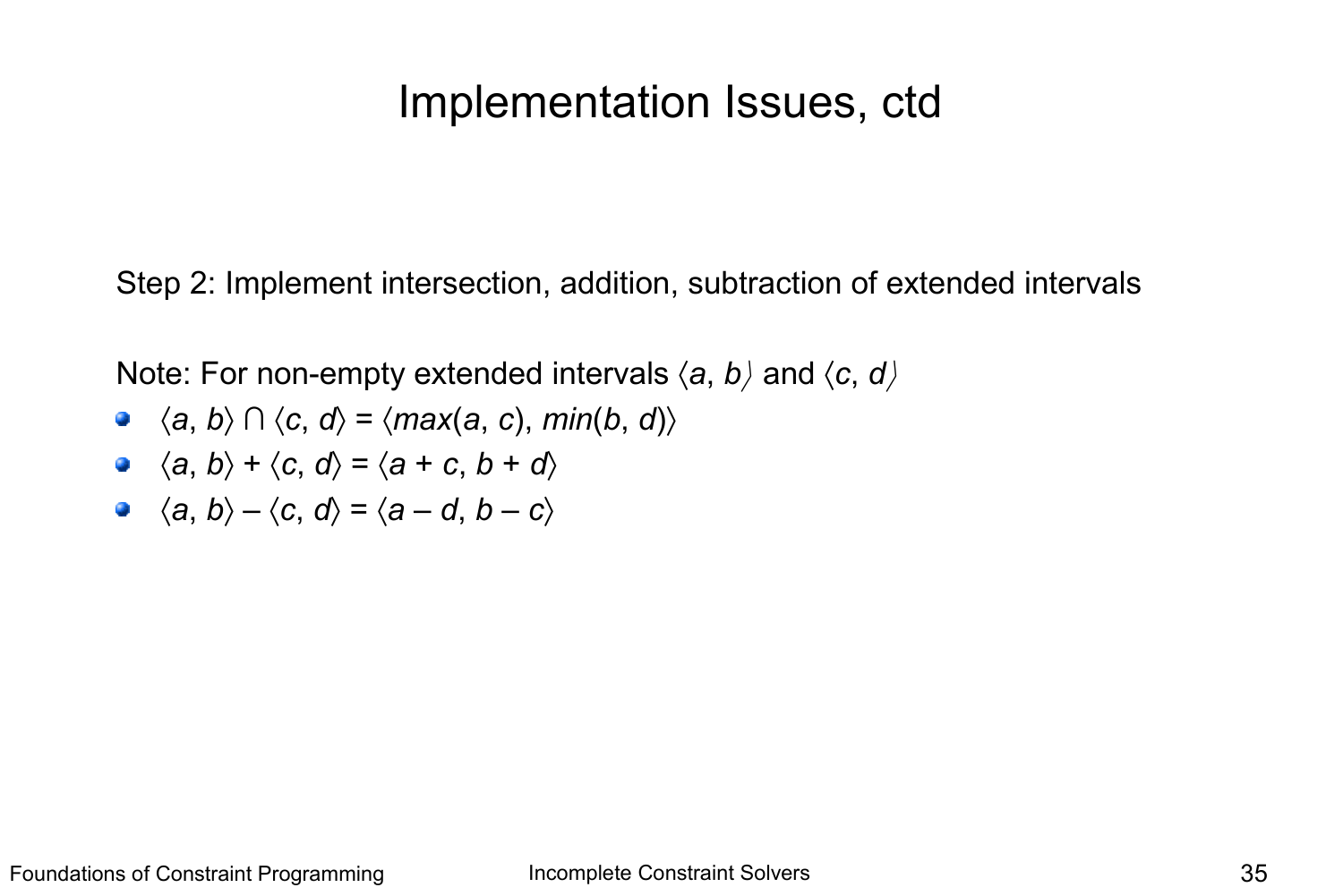# Classification of Non-Empty Extended Intervals

Depends on the position of 0 w.r.t. such an interval

| class of<br>$\langle$ a, b $\rangle$ | at least one<br>negative | at least one<br>positive | signs of<br>endpoints   |
|--------------------------------------|--------------------------|--------------------------|-------------------------|
| М                                    | yes                      | yes                      | $a < 0 \wedge b > 0$    |
| Z                                    | no                       | no                       | $a=0 \wedge b=0$        |
| P                                    | no                       | yes                      | $a \geq 0 \land b > 0$  |
| $P_{0}$                              | no                       | yes                      | $a=0 \wedge b>0$        |
| $P_{\rm 4}$                          | no                       | yes                      | $a > 0 \wedge b > 0$    |
| N                                    | yes                      | no                       | $a < 0 \wedge b \leq 0$ |
| $N_{0}$                              | yes                      | no                       | $a < 0 \wedge b = 0$    |
| N,                                   | ves                      | no                       | $a < 0 \wedge b < 0$    |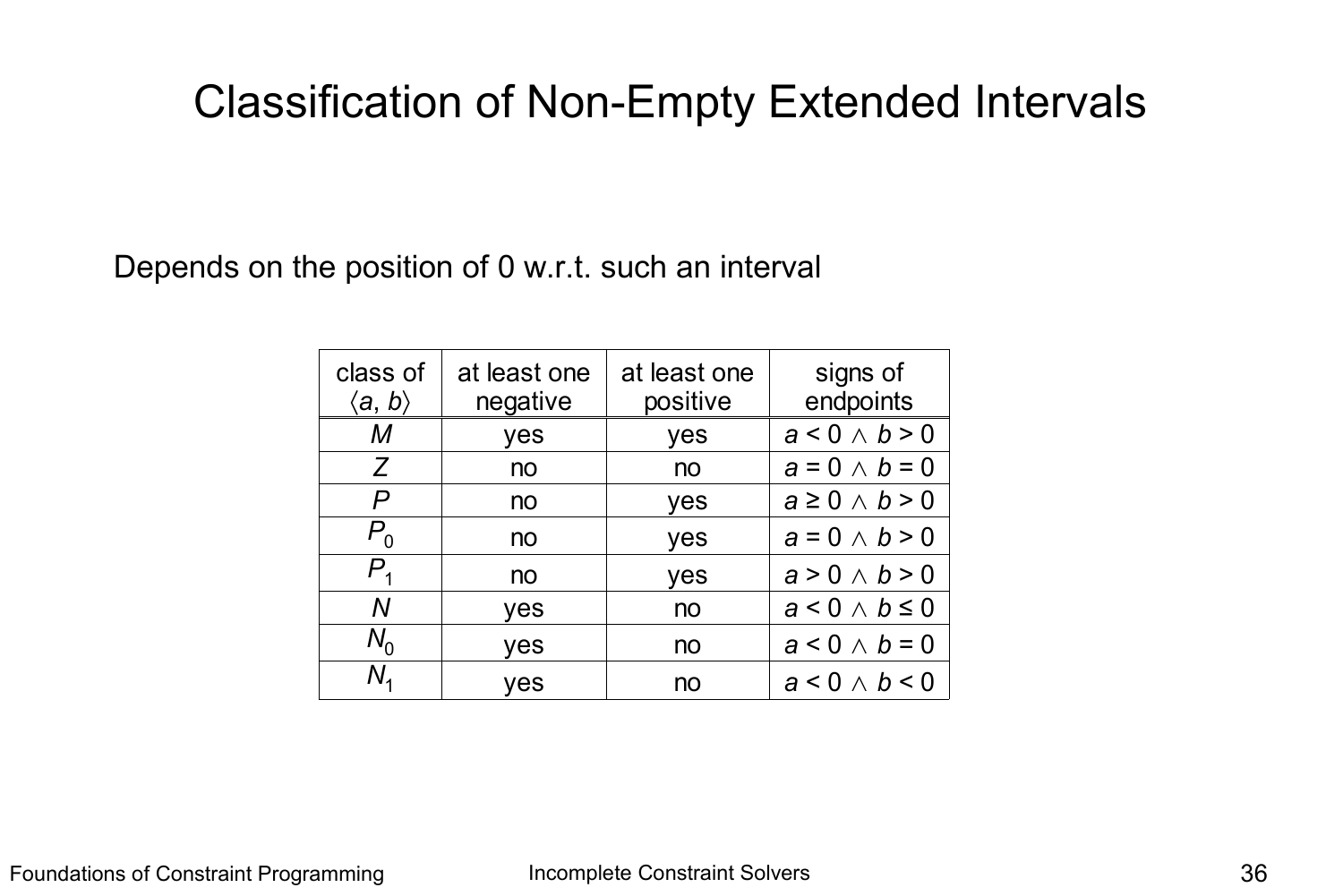# Implementation of Multiplication

Step 3: Implement multiplication of extended intervals

|  |  |  |  |  | $\langle a, b \rangle$ and $\langle c, d \rangle$ : non-empty extended intervals |  |  |
|--|--|--|--|--|----------------------------------------------------------------------------------|--|--|
|--|--|--|--|--|----------------------------------------------------------------------------------|--|--|

| class of<br>$\langle a, b \rangle$ | class of<br>$\langle c, d \rangle$ | $\langle a, b \rangle \langle c, d \rangle$                       |
|------------------------------------|------------------------------------|-------------------------------------------------------------------|
| P                                  | P                                  | $\langle a\mathord{\cdot} c,\, b\mathord{\cdot} d\rangle$         |
| P                                  | М                                  | $\langle b\cdot c, b\cdot d \rangle$                              |
| P                                  | N                                  | $\langle b\mathbf{\cdot} c, a\mathbf{\cdot} d\rangle$             |
| M                                  | P                                  | $\langle a \cdot d, b \cdot d \rangle$                            |
| M                                  | М                                  | $\langle min(a\cdot d, b\cdot c), max(a\cdot c, b\cdot d)\rangle$ |
| М                                  | Ν                                  | $\langle b\mathord{\cdot} c,\, a\mathord{\cdot} c\rangle$         |
| N                                  | P                                  | $\langle a \cdot d, b \cdot c \rangle$                            |
| $\overline{N}$                     | M                                  | $\langle a \cdot d, a \cdot c \rangle$                            |
| N                                  | Ν                                  | $\langle b\cdot d, a\cdot c\rangle$                               |
| Z                                  | P, M, N, $Z(0, 0)$                 |                                                                   |
| P, M, N                            | Ζ                                  |                                                                   |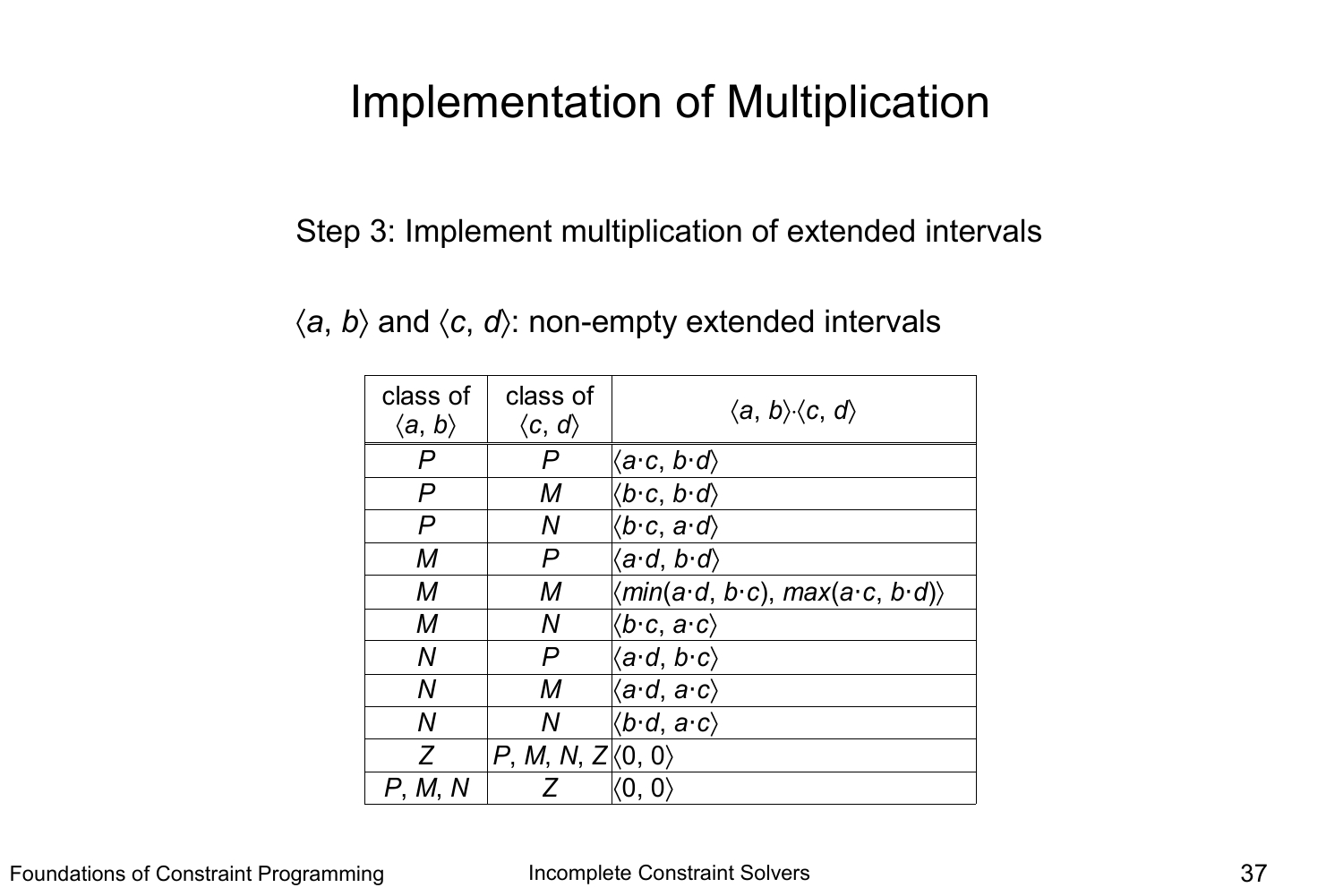### Example

 $\langle -3, 2 \rangle \langle -4, 5 \rangle$ 

Both intervals are of class *M*, so the entry

| $\langle a, b \rangle$ | class of $\parallel$ class of<br>$\langle c, d \rangle$ | $\langle a, b \rangle \langle c, d \rangle$                            |
|------------------------|---------------------------------------------------------|------------------------------------------------------------------------|
| М                      | М                                                       | $\langle min(a \cdot d, b \cdot c), max(a \cdot c, b \cdot d) \rangle$ |

applies. Thus

$$
\langle -3, 2 \rangle \langle -4, 5 \rangle =
$$
  

$$
\langle min((-3) \cdot 5, 2 \cdot (-4)), max((-3) \cdot (-4), 2 \cdot 5) \rangle =
$$
  

$$
\langle min(-15, -8), max(12, 10) \rangle =
$$
  

$$
\langle -15, 12 \rangle
$$

Foundations of Constraint Programming and Incomplete Constraint Solvers and American constraint Solvers 38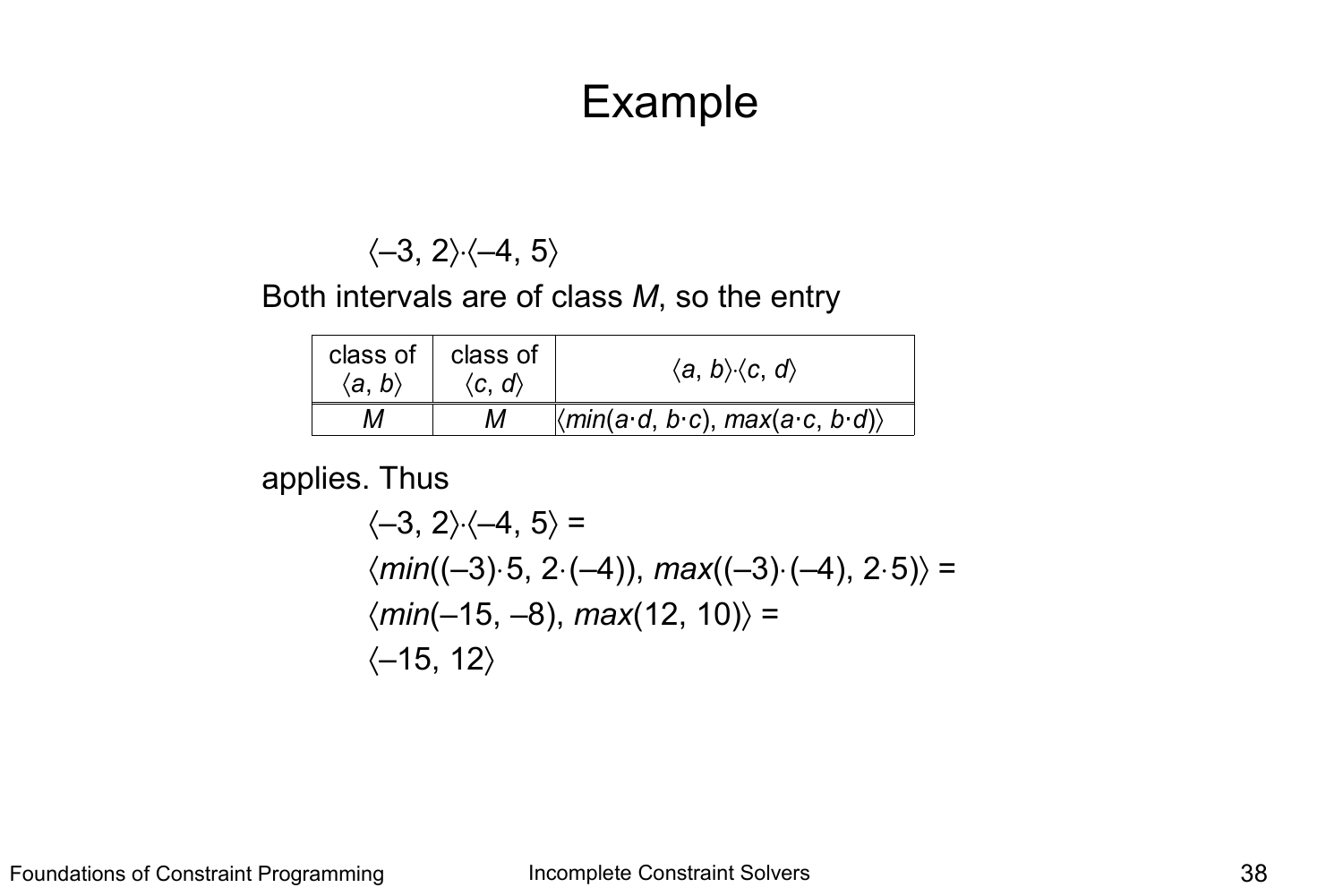# Implementation of Division

Step 4: Implement division of extended intervals.

 $\langle a, b \rangle$  and  $\langle c, d \rangle$ : non-empty extended intervals

| class of<br>$\langle a, b \rangle$ | class of<br>$\langle c, d \rangle$ | $\langle a, b \rangle / \langle c, d \rangle$                                    |
|------------------------------------|------------------------------------|----------------------------------------------------------------------------------|
|                                    |                                    | $\langle a \mid d, b \mid c \rangle \setminus \{0\}$                             |
| $P_{\overline{1}}$                 | $P_{0}$                            | $(a/d, \infty) \setminus \{0\}$                                                  |
| $P_0$                              | $P_{\scriptscriptstyle{4}}$        | $\langle 0, b/c \rangle$                                                         |
| M                                  | $P_{\scriptscriptstyle{4}}$        | $\langle$ a / c, b / c $\rangle$                                                 |
| $N_0$                              | $P_{\scriptscriptstyle{4}}$        | $\langle a/c, 0 \rangle$                                                         |
| $N_{4}$                            | $P_{\tiny{4}}$                     | $\langle a \mid c, b \mid d \rangle \setminus \{0\}$                             |
| $N_{4}$                            | $P_{0}$                            | $\langle -\infty, b \mid d \rangle \setminus \{0\}$                              |
|                                    | М                                  | $\ket{(\textbf{-}\infty, a \mid c} \cup \bra{a \mid d, \infty}) \setminus \{0\}$ |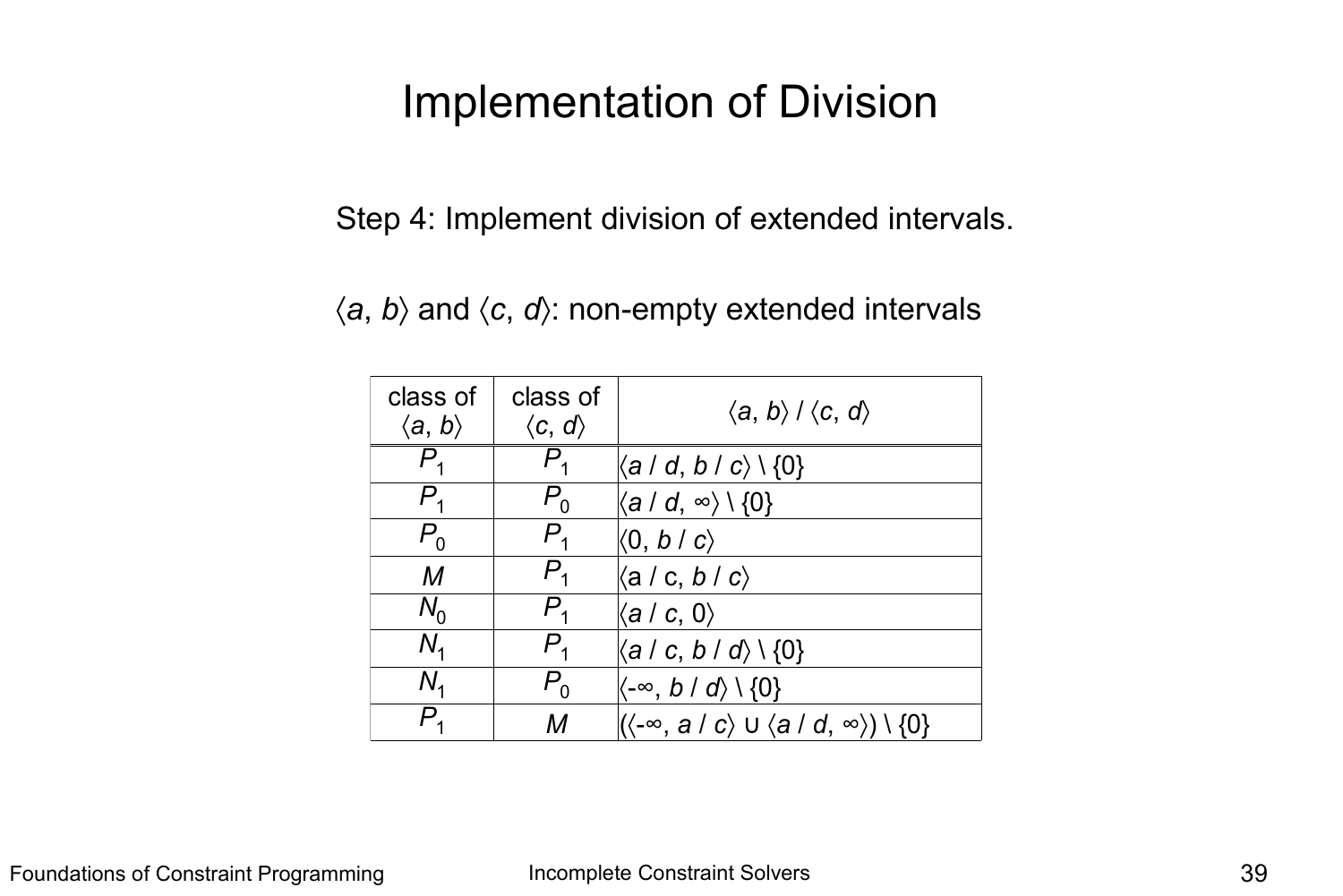### Implementation of Division, ctd

|                   | class of $\langle a, b \rangle$ class of $\langle c, d \rangle$                                              | $\langle a, b \rangle / \langle c, d \rangle$                                       |
|-------------------|--------------------------------------------------------------------------------------------------------------|-------------------------------------------------------------------------------------|
|                   | <i>M</i> , <i>Z</i> , $P_0$ , $N_0$   <i>M</i> , <i>Z</i> , $P_0$ , $N_0$ $\langle -\infty, +\infty \rangle$ |                                                                                     |
| $N_{1}$           | M                                                                                                            | $\ket{(\braket{-\infty}, b \mid d} \cup \bra{b} \in, \ket{\infty}) \setminus \{0\}$ |
| $P_{1}$           | $N_{\rm 4}$                                                                                                  | $\langle b \mid d, a \mid c \rangle \setminus \{0\}$                                |
| $P_{1}$           | $N_0$                                                                                                        | $\langle -\infty, a/c \rangle$ \ {0}                                                |
| $P_{0}$           | $N_{\rm 4}$                                                                                                  | $\langle b \mid d, 0 \rangle$                                                       |
| M                 | $N_{1}$                                                                                                      | $ \langle b \mid d, a \mid d \rangle $                                              |
| $N_0$             | $N_{1}$                                                                                                      | $\langle 0, a \mid d \rangle$                                                       |
| $N_{1}$           | $N_{1}$                                                                                                      | $\langle b \mid c, a \mid d \rangle \setminus \{0\}$                                |
| N <sub>1</sub>    | $N_0$                                                                                                        | $\langle b \mid c, \infty \rangle \setminus \{0\}$                                  |
| Z                 | $P_1, N_1$                                                                                                   | $\langle 0, 0 \rangle$                                                              |
| $P_{1}$ , $N_{1}$ | 7                                                                                                            |                                                                                     |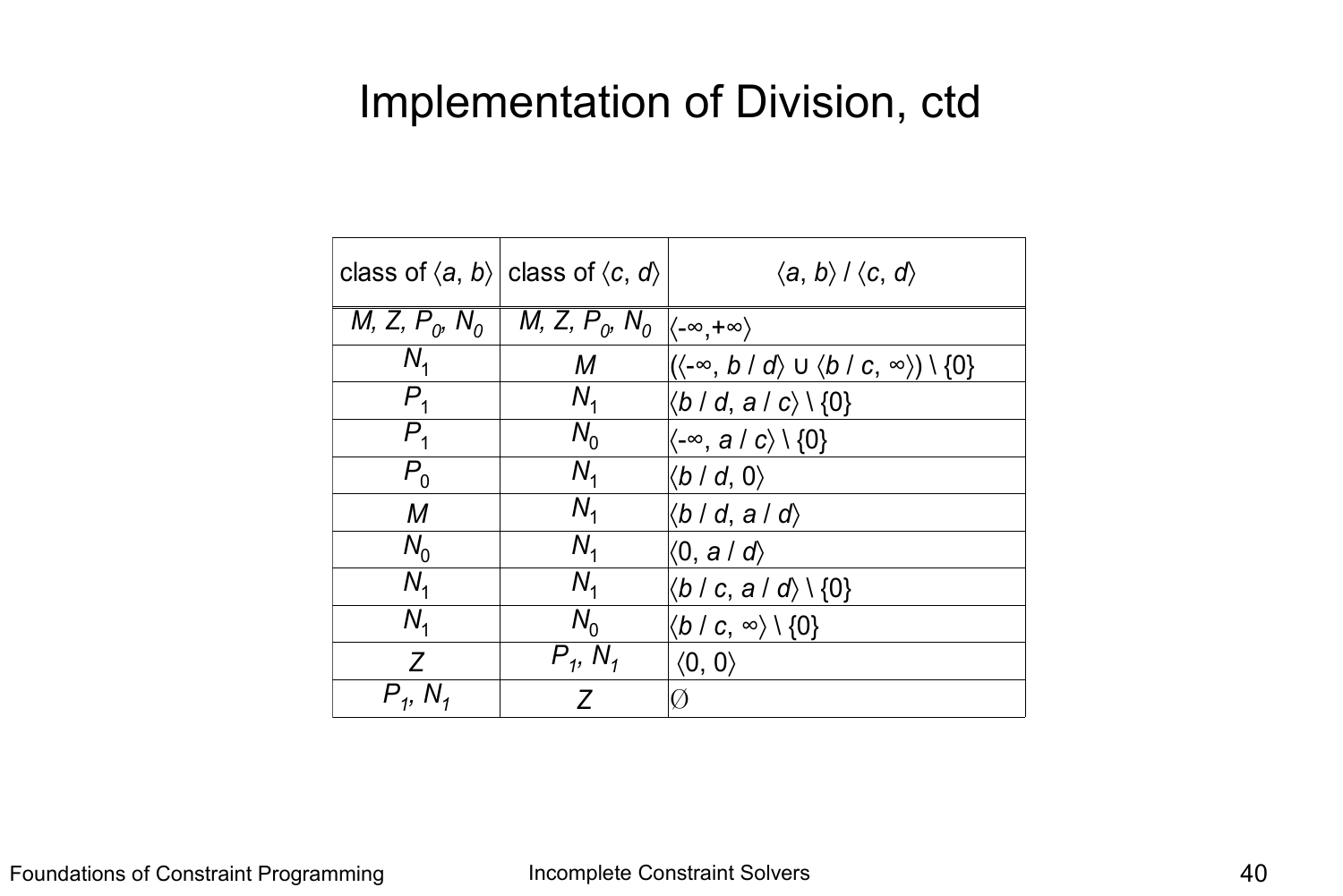### Example

$$
\langle 2, 16 \rangle / \langle -\infty, -2 \rangle
$$

The intervals are of class  $P_1$  and  $N_1$ , so the entry

| class of<br>$\langle a, b \rangle$ | class of<br>$\langle c, d \rangle$ | $\langle a, b \rangle / \langle c, d \rangle$        |
|------------------------------------|------------------------------------|------------------------------------------------------|
|                                    |                                    | $\langle b \mid d, a \mid c \rangle \setminus \{0\}$ |

applies. Thus

$$
\langle 2, 16 \rangle / \langle -\infty, -2 \rangle =
$$
  

$$
\langle 16 / (-2), 2 / (-\infty) \rangle \setminus \{0\} =
$$
  

$$
\{r \in \mathbb{R} \mid -8 \le r < 0\}
$$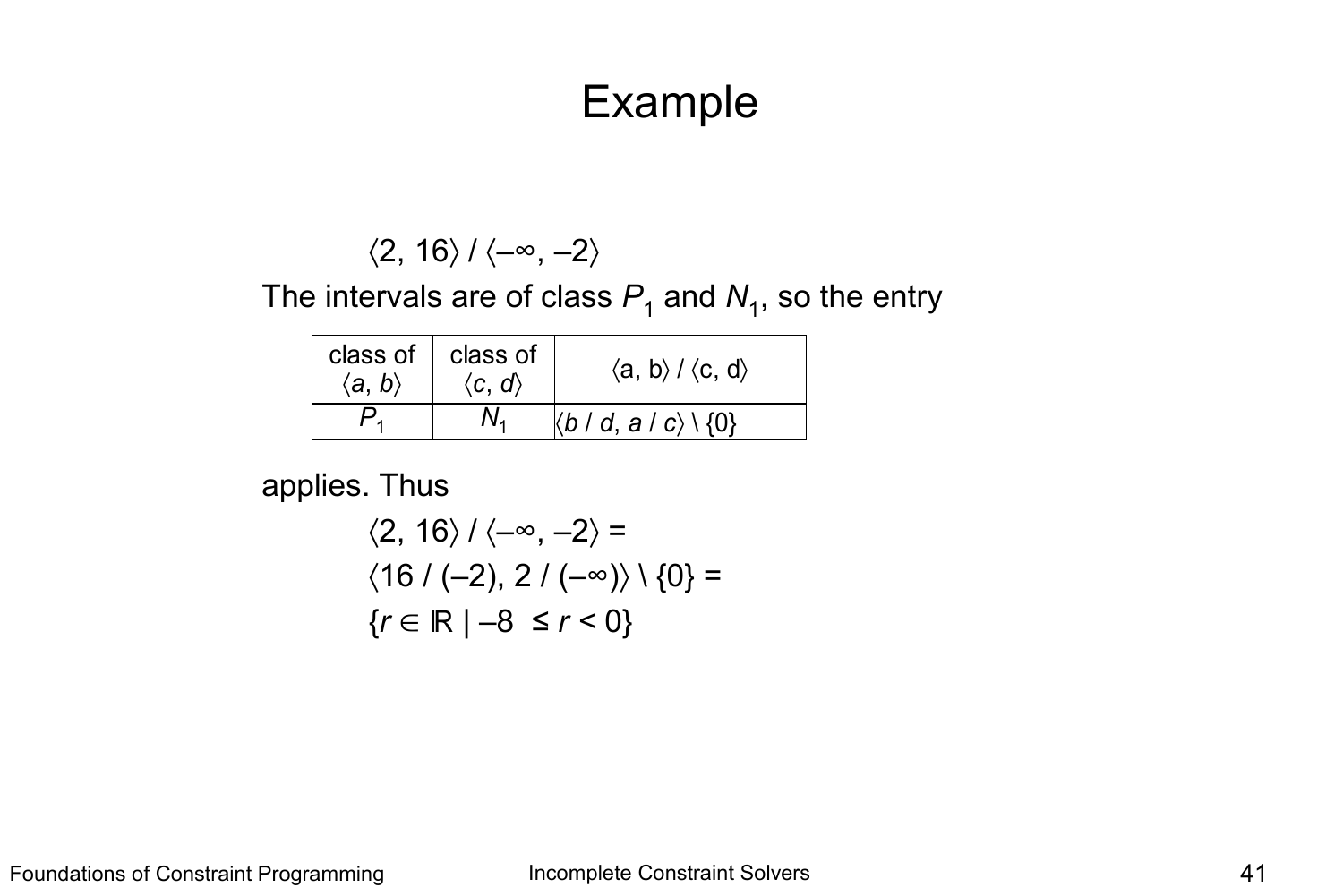# Using Floating-point Numbers

Step 5: Introduce Floating-Point Numbers

Motivation: We want to represent solutions to  $9 \times x^2 = 1$  over  $\langle -1, 1 \rangle$  as  $x \in \langle -0.33334, -0.33333 \rangle$  and  $x \in \langle 0.33333, 0.33334 \rangle$ 

Assume finite subset  $\mathcal F$  of  $\mathbb R^+$  containing  $-\infty$  and  $\infty$ 

Elements of  $F$ : floating-point numbers

Floating-point interval:

〈*a*, *b*〉

*a*, *b* floating-point numbers (*A*): the least floating-point interval containing *A*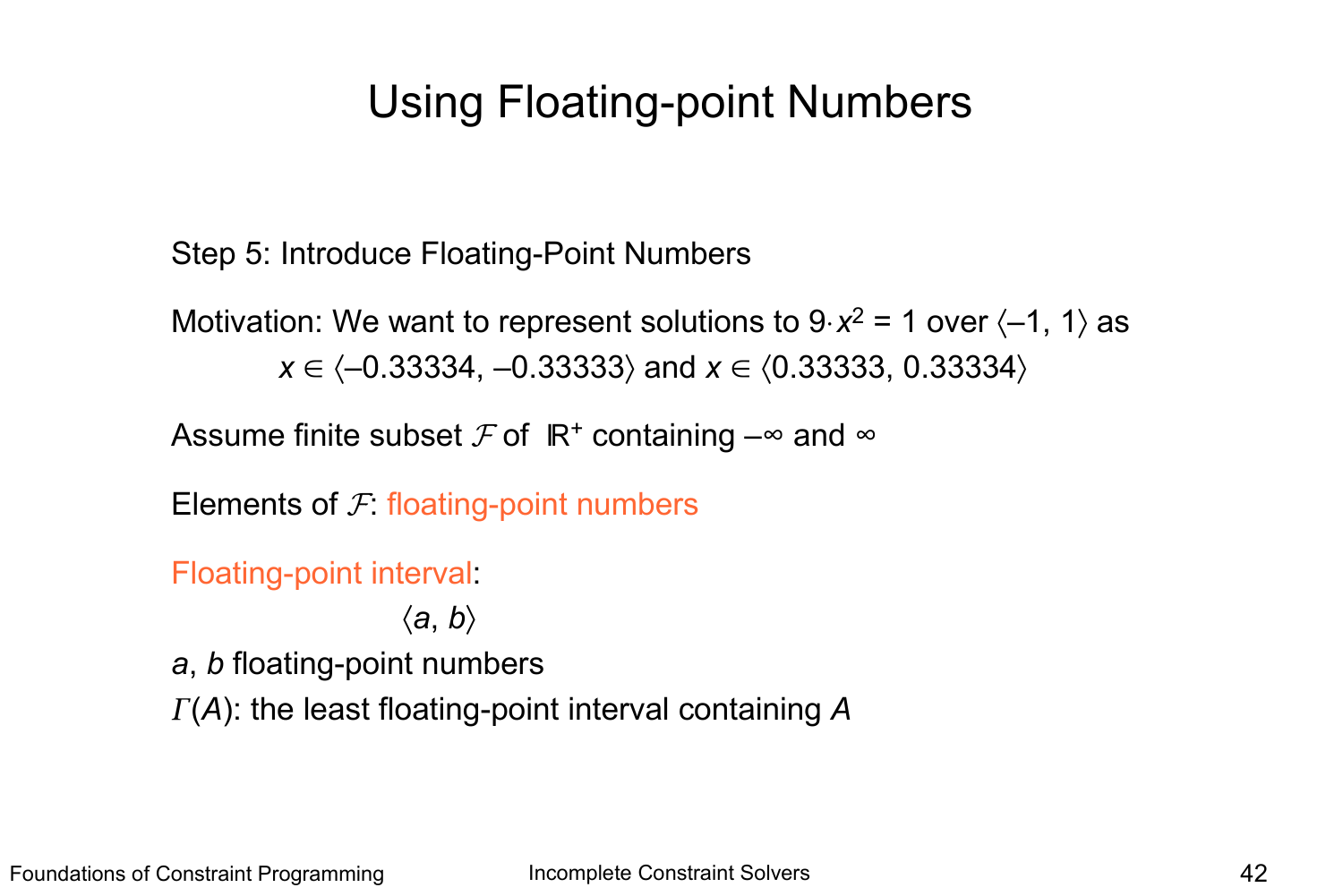# Amended Multiplication Rules

 $\langle x \cdot y \, z \rangle, \, x \in D_x, y \in D_y, z \in D_z \rangle$  $\langle x \cdot y \!=\! z \, ; x \!\in\! D_{\textsf{x}} \, , y \!\in\! D_{\textsf{y}} \, , z \!\in\! D_{\textsf{z}} \!\cap\! \Gamma\left(D_{\textsf{x}} \!\cdot\! D_{\textsf{y}}\right) \rangle$ F-MULTIPLICATION 1

$$
\mathcal{F}\text{-MULTIPLICATION 2}
$$
\n
$$
\langle x \cdot y = z \, ; \, x \in D_x, \, y \in D_y, \, z \in D_z \rangle
$$
\n
$$
\langle x \cdot y = z \, ; \, x \in D_x \cap \Gamma(D_z/D_y), \, y \in D_y, \, z \in D_z \rangle
$$

$$
\mathcal{F}\text{-MULTIPLICATION } 3
$$
\n
$$
\langle x \cdot y = z \, ; \, x \in D_x, \, y \in D_y, \, z \in D_z \rangle
$$
\n
$$
\langle x \cdot y = z \, ; \, x \in D_x, \, y \in D_y \cap \Gamma(D_z/D_x), \, z \in D_z \rangle
$$

- Combined with the implementation  $\Gamma(X \cdot Y)$  and  $\Gamma(X \mid Y)$ **Cold** for the floating-point intervals *X* , *Y*
- Similar modification of other domain reduction rules $\mathbf{G}$

Foundations of Constraint Programming **Incomplete Constraint Solvers Incomplete Constraint Solvers 143**